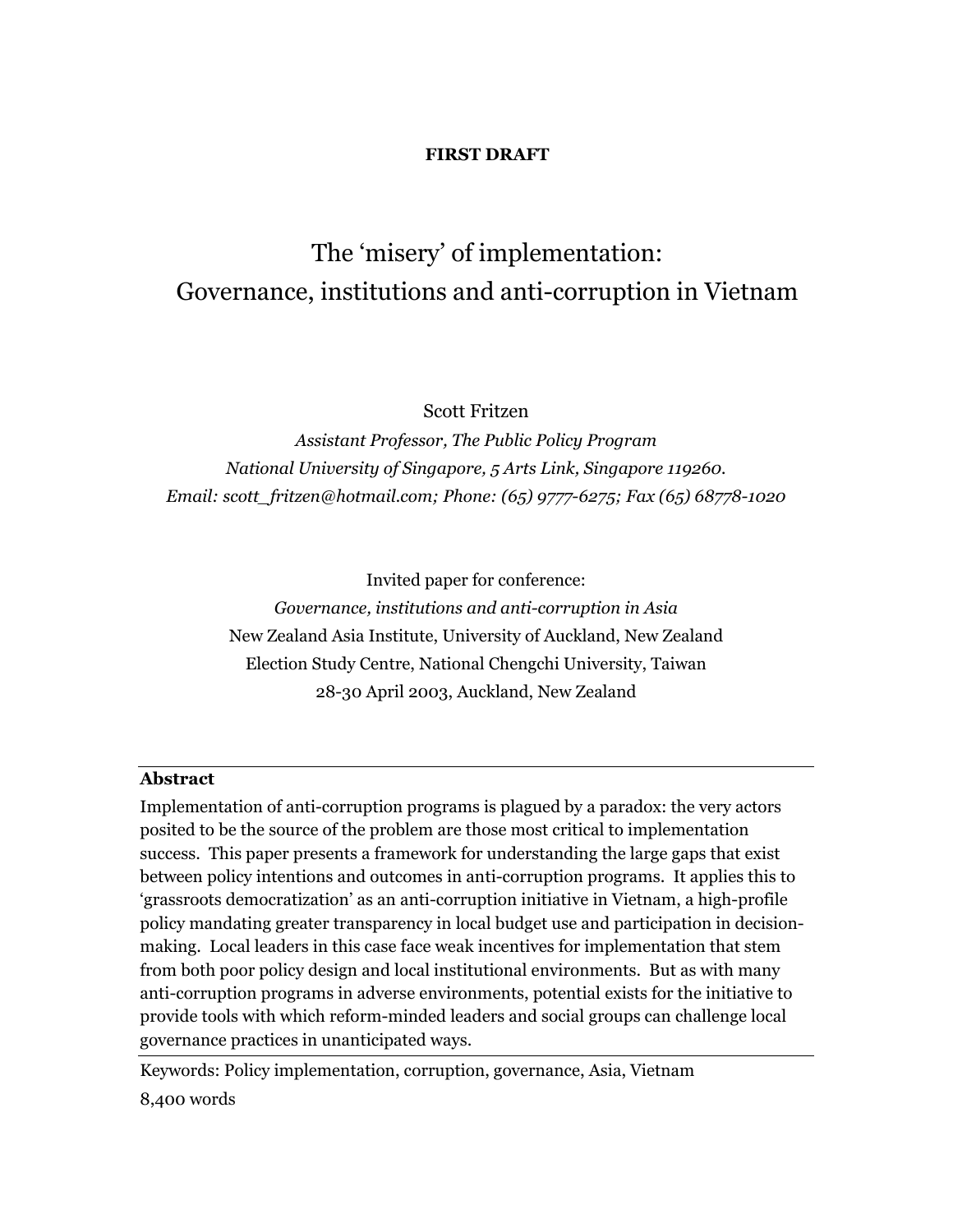# **Contents:**

| 4. Policy formation under pressure: 'Grassroots democratization' campaign as an |  |
|---------------------------------------------------------------------------------|--|
|                                                                                 |  |
| 6. Explaining implementation barriers in grassroots democratization 14          |  |
|                                                                                 |  |
|                                                                                 |  |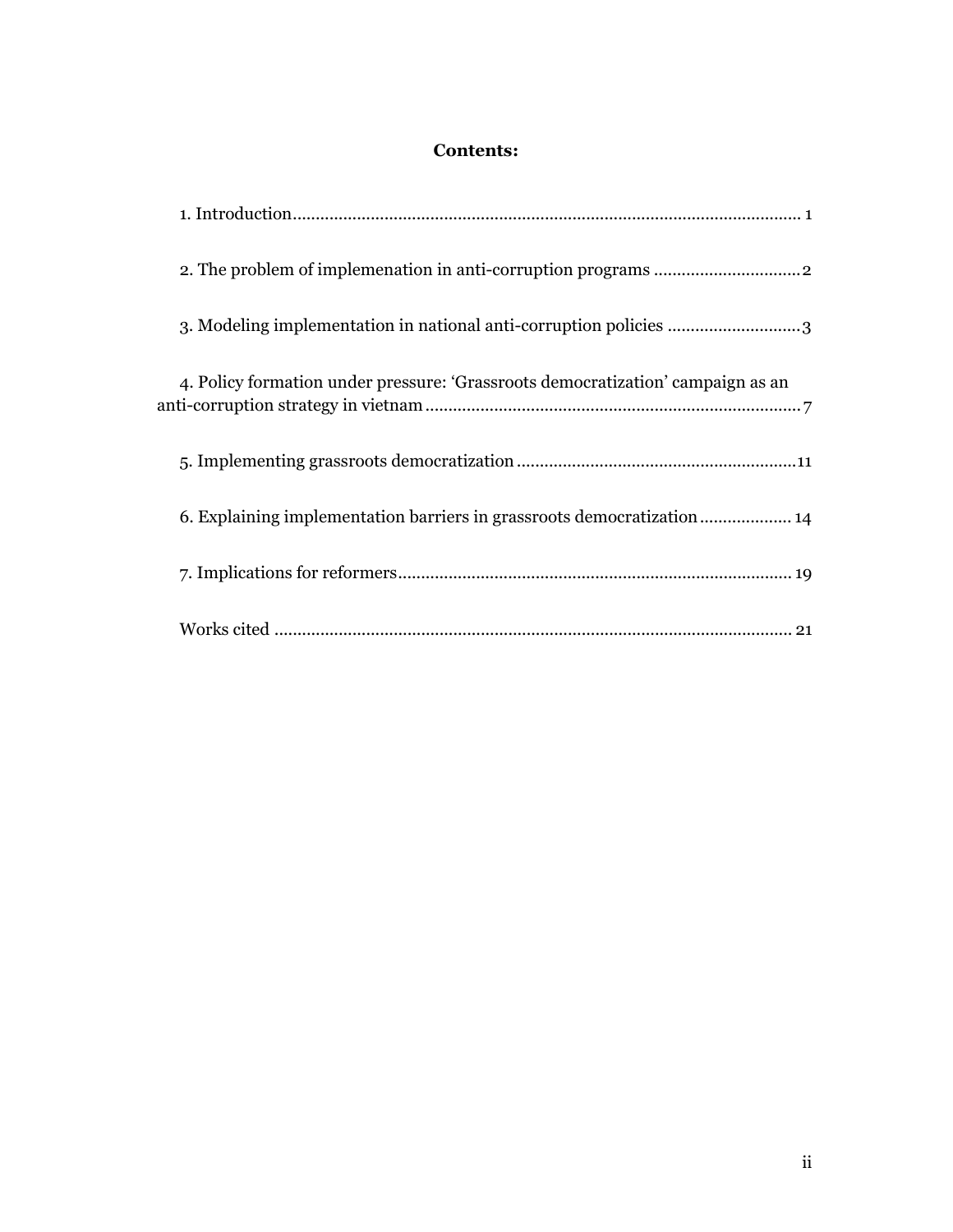# **1. INTRODUCTION**

Economics may have earned the sobriquet of the 'dismal science'. But the study of policy implementation is no sunnier. Pressman and Wildavsky captured the mood of early implementation research with inimitable flair in the subtitle to their classic text *Implementation* (1973): "How great expectations in Washington are dashed in Oakland; Or, Why it's amazing that federal programs work at all." Due to such seemingly depressing rendering of the great gaps between policy intentions and field-level realities, implementation research came to be characterized as "misery research, a pathology of the social sciences, if you will" (Rothstein, 1998:62).

The study of implementation as 'misery' has since been criticized as too much concerned with the often contradictory priorities and unreadable intentions of elite policy-makers in far-off capitals. Alternative methodologies that begin from the dynamic situation faced by 'street-level bureaucrats' have been added to the range of tools open to the study of implementation. Yet concern over 'implementation gaps' is still a relevant starting point for cases where there is a strong normative appeal and urgency to the policy content under consideration.

Anti-corruption policies and programs are a good example. Corruption – almost everyone agrees – is a serious problem afflicting nearly all developing countries. If 'governance matters' (Kaufmann and others, 1999) – to the private sector, to poor and vulnerable populations and to the viability of democratization efforts – then anticorruption efforts are essential to improved development outcomes.

If various indices of corruption are to be believed,<sup>1</sup> Vietnam should be a country where the outcomes of anti-corruption policies should matter nearly the most. According to Transparency International's well-known index, Vietnam ranks a dismaying 85 out of 102 countries in the world, and has the third-worst score in all of Asia (after Bangladesh and Indonesia) (TI, 2003). The Vietnamese press itself is no less forgiving. "To be poor is a misery," lamented an opinion piece in the influential daily *Lao Dong*, "but to be poor because of corruption is a national humiliation."2

This paper examines implementation problems in a high-profile anti-corruption policy initiated by Vietnam's Communist Party leadership in 1997. The "grassroots democracy" (hereafter GD) decree of that year, coupled with implementation guidelines and a slew of government sponsored pilot activities, were an attempt to burnish the Party's flagging image in the aftermath of localized demonstrations against local government corruption that had generated a worryingly high level of participation. I draw on recent advances in the policy implementation literature to construct a

 $\overline{a}$ 

<sup>1</sup> Such indices typically measure only the *perception* of corrupt practices on the part of expatriates. There are no survey-based assessments of corruption in Vietnam to date.

<sup>2</sup> Tet (New Year) special edition, 1999, p. 3.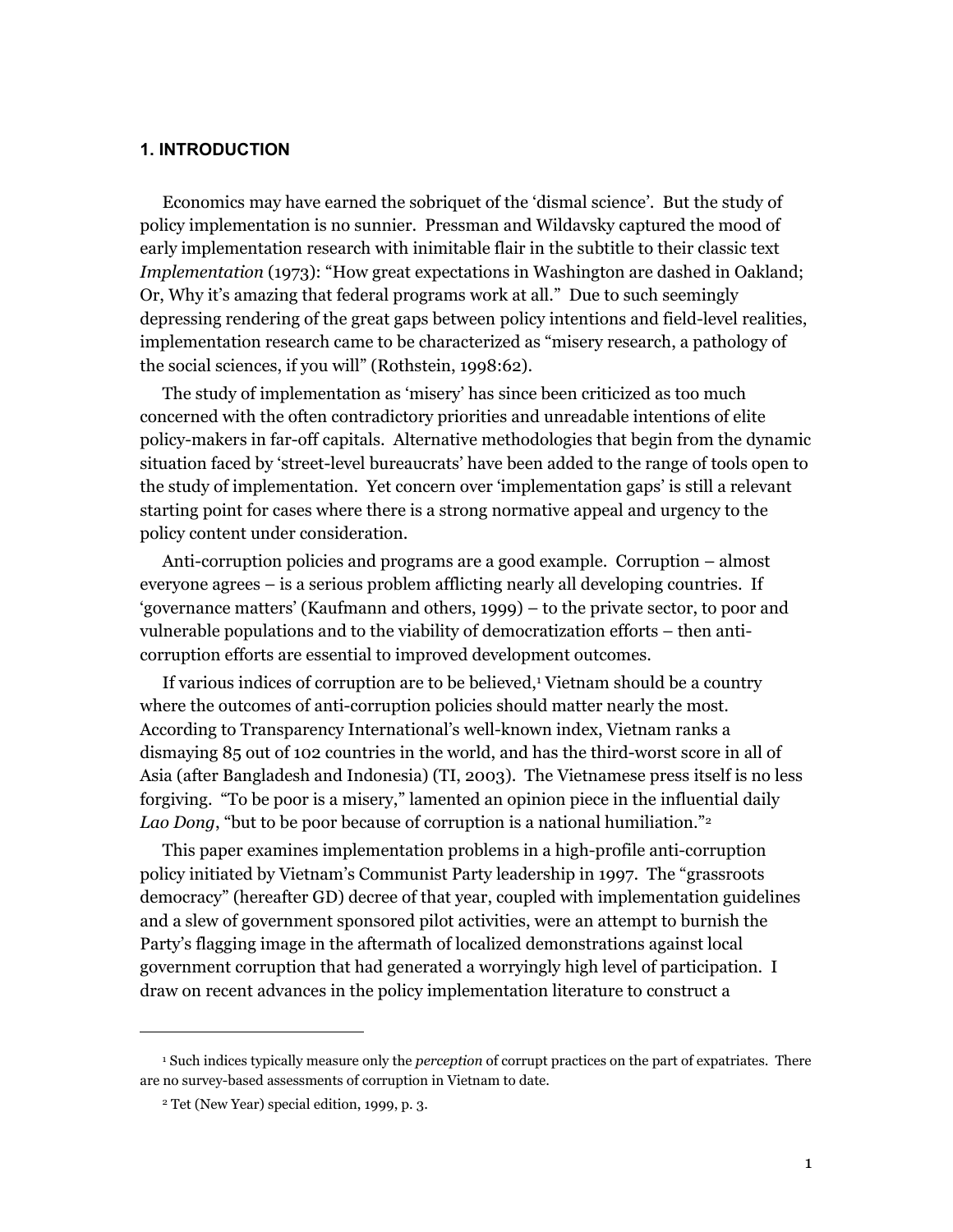framework for analyzing the implementation of grassroots democracy decree. This framework should be extendable to other anti-corruption policies; particularly nationwide efforts that attempt to make entrenched institutions more responsive to local surveillance and control. After presenting a conceptual framework in the first three sections below, I describe and assess the decree and its implementation. The final section asks what lessons would-be reformers can draw from the study of implementation as 'misery' in order to improve the performance of similar national anticorruption programs.

The paper concludes that GD as practices in Vietnam has a flawed design that fails to address the incentives of front-line implementers (local People's Committee executives), and that these incentives that have deep roots in the country's governance structure. However, there are indirect ways in which GD could contribute towards long-term improvements in local governance.

# **2. THE PROBLEM OF IMPLEMENATION IN ANTI-CORRUPTION PROGRAMS**

Corruption, presumably as rampant 25 or 50 years ago as today, has over the past ten years exercised the imaginations of developing country donors, non-governmental organizations (both national and international in scope), and senior leaders in governments (both authoritarian and democratizing) as never before. And there are good reasons for this. Corruption can be seen as central to various agendas that can make strange ideological bedfellows, such as the promotion of the private sector and as the watchdog role of civil society.

What are anti-corruption strategies meant to accomplish? The answer partly depends on the diagnosis of the root problem. Two broad lines of research can be distinguished. In the first, corruption is viewed in terms of individual decision-makers – either senior or field-level – with limited accountability for their actions and monopoly decisionmaking power in a particular field. Robert Klitgaard (1988) famously concluded that corruption results from the confluence of decision-making discretion and monopoly power of an agency minus accountability ( ${}^{\circ}C = D + M - A$ "). To address the determinants of corruption in this view requires tighter controls on administrative procedures, rule-based decision-making and the introduction of competitive markets for public services.

A second category of anti-corruption strategies looks at state caputre, when "corrupt people control the regulatory process and, from the top, make laws, policies and regulations that specifically benefit them" (Holloway, 2002:6). Governance is more centrally implicated in the corruption problem, and governance reforms that introduce more substantive democracy and citizen control as a counterweight to the power of elites take center stage.

Support for comprehensive *national-level* policies to combat corruption, as opposed to agency- or sector-specific work, has become a donor growth industry. National-level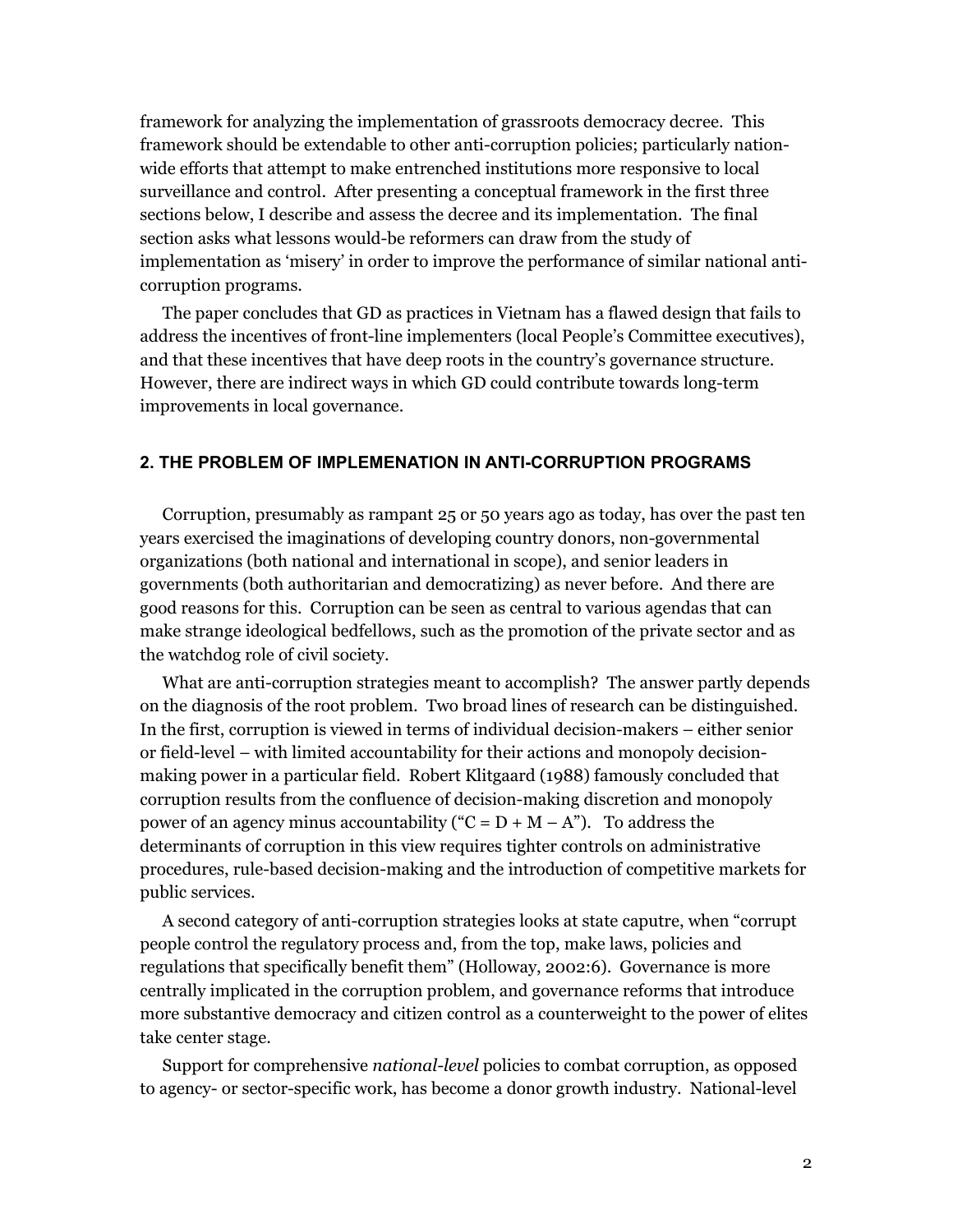strategies are intended to weaken in a coordinated way by addressing multiple, interlocking props supporting corrupt behavior in the public-sector environment. In theory, an overarching anti-corruption strategy would provide a legal framework, introduce new institutions to tackle corruption and provide incentives for civil society to take up a watchdog function (World Bank, 1999). Various Southeast Asian governments have responded both to multilateral advice/pressure and to popular pressure with anticorruption commissions of various types. Many have passed legislation in the past few years meant to reduce the risks of corruption (Bolongaita, 2001).

In Vietnam, where the issue of corruption is highly sensitive due to fears it could destabilize the one-party regime in a rapidly democratizing region, donors have not been so prominent. Only in 2002 was it reported that the government had agreed to ask the assistance of one donor – the Swedish International Development Agency (SIDA), perceived to be a 'safe' partner for historical reasons including their long presence as a donor during the Vietnam war – in conducting a diagnostic study on the extent and causes of corruption. All anti-corruption policy initiatives to date in Vietnam have been internally driven. By 2002 the government claimed to have broad legislative props combating corruption in place, including the "Anti-corruption Law" passed in 1998 (amended in 2001), "Law Implementing Government Savings and Fighting Waste" and "Law on Civil Servants" with various asset disclosure requirements.

Proponents for various anti-corruption strategies acknowledge (in their more sober moments) the potential difficulties of implementation. The key difficulty here is what might be termed a kind of "orthodox paradox" of anti-corruption work, following Nelson's (1990) term for the difficulties of implementing neo-liberal reforms. The successful implementation of anti-corruption reforms where there is heavy resistance implies autonomy of government action and high levels of political will to overcome resistance; yet these are exactly the conditions that are hampered by systematic corruption. Nevertheless, there are few studies of the implementation of national anticorruption programs or strategies, in part because these are new initiatives and in part because the focus in donor circles arguably remains tied to a 'cook-book' approach, reflecting the can-do culture of the "positive practitioner" (Chambers, 1984).

## **3. MODELING IMPLEMENTATION IN NATIONAL ANTI-CORRUPTION POLICIES**

## Top-down and bottom-up explanations of 'misery'

What can the implementation literature teach us about implementing national anticorruption programs? Why do outcomes on the ground differ so greatly from policy intentions? In other words, how can we explain the 'misery' of implementation, both from the perspective of policymakers and implementers?

Two macro-perspectives on implementation have dominated the field since its emergence in the 1950s. Although several attempts at a synthesis have been made (Hill and Hupe, 2002), analysts often gravitate towards 'top-down' or 'bottom-up' styles of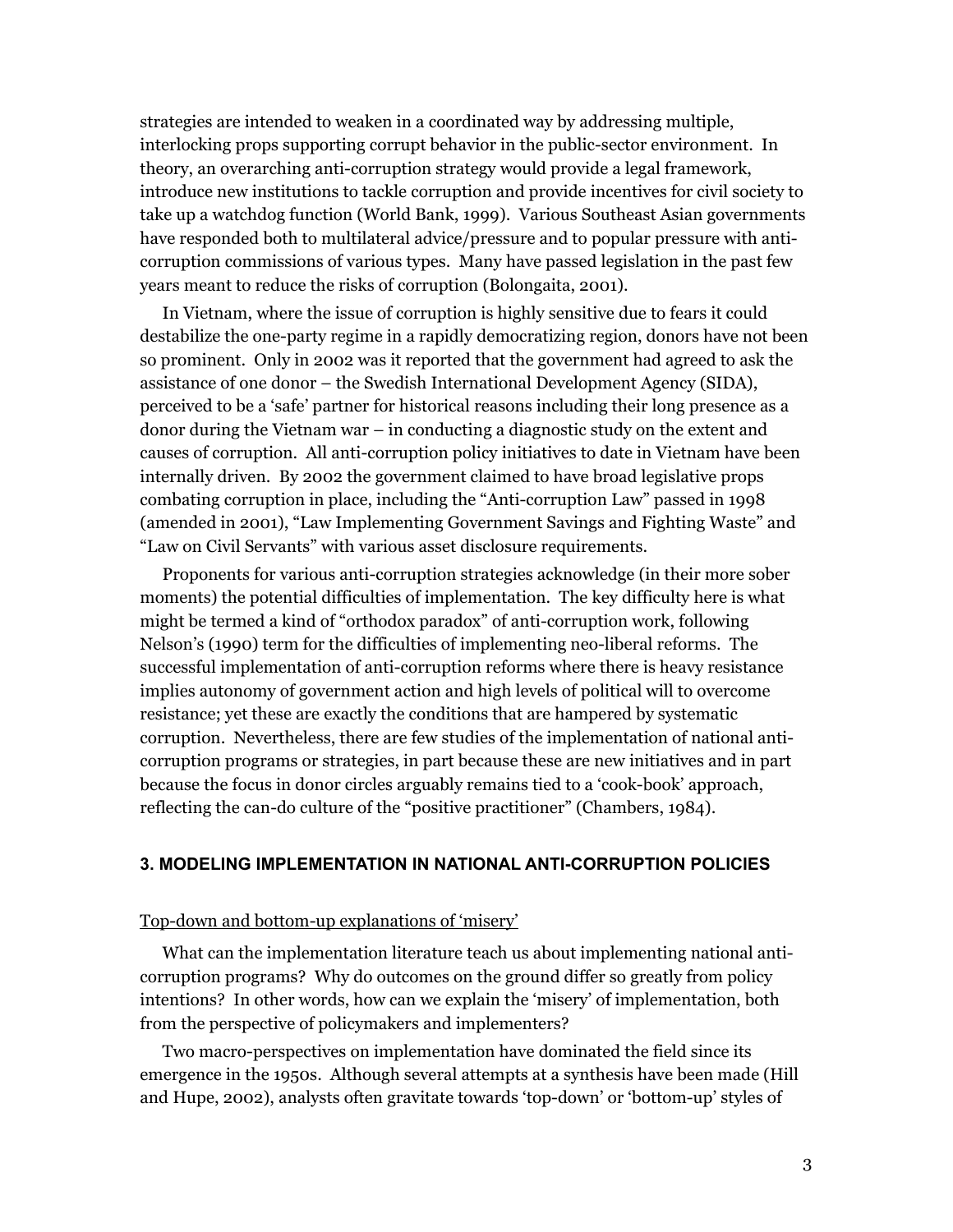explanation. The first stylized perspective adopts the metaphor of 'implementation-ascontrol'. This so-called 'top-down' view is concerned with how the intentions of policymakers are implemented at the grassroots. It can be described as a 'correspondence' theory of implementation in that it assumes a clear articulation of the intended policy exists and the conceptual and practical difficulty lies in how to transmit this intention faithfully down the line of bureaucratic command. Deviations at the field level from the intentions of policy makers count as an implementation 'gap' or 'deficit'. Theorists adopting this perspective look for deficiencies in the way policies are communicated, and standards of implementation enforced, by policymakers to field-level implementers.

'Bottom-up' analysts (Lipsky, 1980), in contrast, begin with the assumption that 'street-level' bureaucrats often face an impossible task. Policy ambiguity, limited resources, and time pressures make it impossible to implement policies as intended and to fulfill the sense of public service with which most of them began their careers. Their response to this untenable situation is to "develop conceptions of their work and of their clients that narrow the gap between their personal and work limitations and the service ideal" (Hill and Hupe, 2002:52). To the extent that outcomes are deemed less than satisfactory from a policy maker's point of view, this perspective would look for the reasons in the lack of resources and in the incentives embedded in the institutional environment faced by street-level bureaucrats.

# Towards a synthesis

How can we adapt recent advances in implementation research to the diagnosis of implementation problems in national-anti-corruption programs? The goal of the analysis would be one shared by top-downers – to improve implementation. Yet I assume that local institutional conditions will be particularly binding on implementers of anti-corruption programs, faced with the 'orthodox paradox' of anti-corruption work defined above.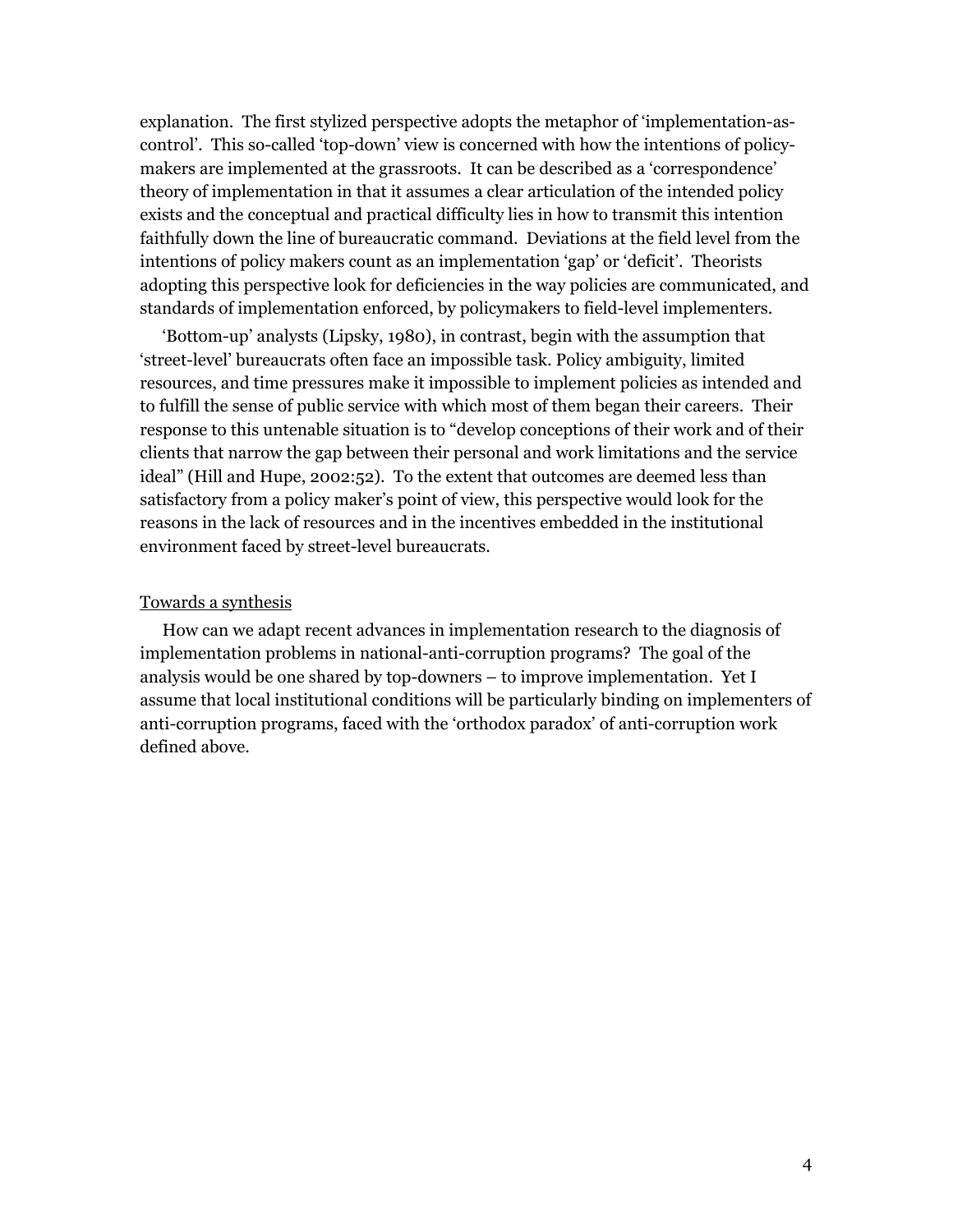## **Figure 1. Modeling policy implementation**

Sources: adapted from Van Meter and Van Horn, 1975: 463; Hill and Hupe, 2002:186; and Fritzen, 2000:14

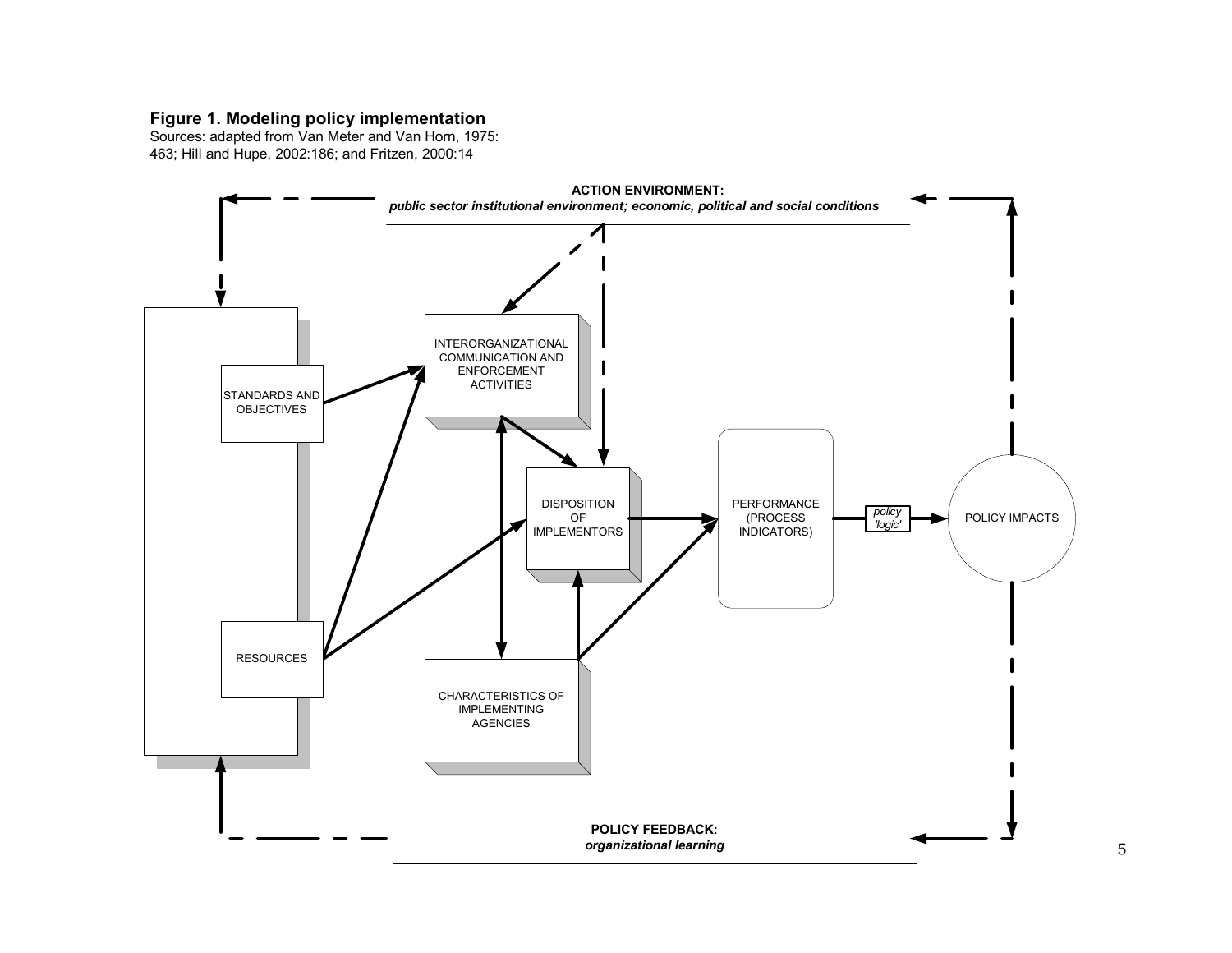Figure 1 presents a model of implementation drawing on both bottom-up and topdown perspectives. It outlines five categories of variables linking policy formation on the left side to implementation outputs and outcomes on the right. It places heavy emphasis on the 'disposition of implementers', i.e. the cognitive maps, incentives and resources available to those ultimately responsible for implementing the most important provisions of the policy. Each of the following categories can be expressed as a set of questions aimed at identifying implementation problems.

*1. Policy design.* Within the policy design category, we can distinguish between policy content and resources available for implementation. Are clear, consistent statements of objectives and criteria for successful implementation provided in the legal framework underpinning the policy? And are resources sufficient for successful implementation made available, or a plan for resource mobilization in place?

*2. Inter-organizational communication and enforcement activities*. This category asks how the policy is communicated to lower levels, and within what framework of accountability? What levels of communication and enforcement effort is present?

*3. Characteristics of the implementing agencies / disposition of implementers*. The institutional characteristics of implementing agencies have a profound effect on how lower levels perceive and act on upper-level directives. The disposition of individual implementers is closely linked to the characteristics of agencies in which they are embedded. It is also affected by other factors, such as their potential for incentives from non-agency sources (including corrupt transactions; see Nachuk, 2000). This category thus delineates key aspects of agency culture and accountability relationships.

*4. Implementation outputs and outcomes/impacts.* The three categories above jointly determine implementation outputs, which are linked, more or less tenuously, to impacts on the defined problem via their 'policy logic'. In other words, are there logically substantiated links between policy outputs – assuming perfect implementation – and the problems the policy is meant to address?

*5. Policy learning.* In reading figure 1, the feedback loops on the borders are important, as they make the model dynamic. The lower feedback loop concerns *policy learning.* The assumption is that programs may be redesigned both at key intervals in a formal process (the loop leading to policy redesign) and in a more informal, iterative process as local implementers adjust their expectations and behavior to the actual implementation situation they face (the arrow leading to implementer disposition).

*6. Action environment.* The upper feedback loop is via the *action environment* to all three of the determinants of implementation noted above. The action environment is here broken into components such as the public-sector institutional environment, political support, and social and economic factors. (All of these must be defined within the parameters of the policy at hand.) The influence of this environment lies in two areas. It structures or influences the formation of the policy in the first place. But there is a more dynamic sense as well. As policies work themselves out in a given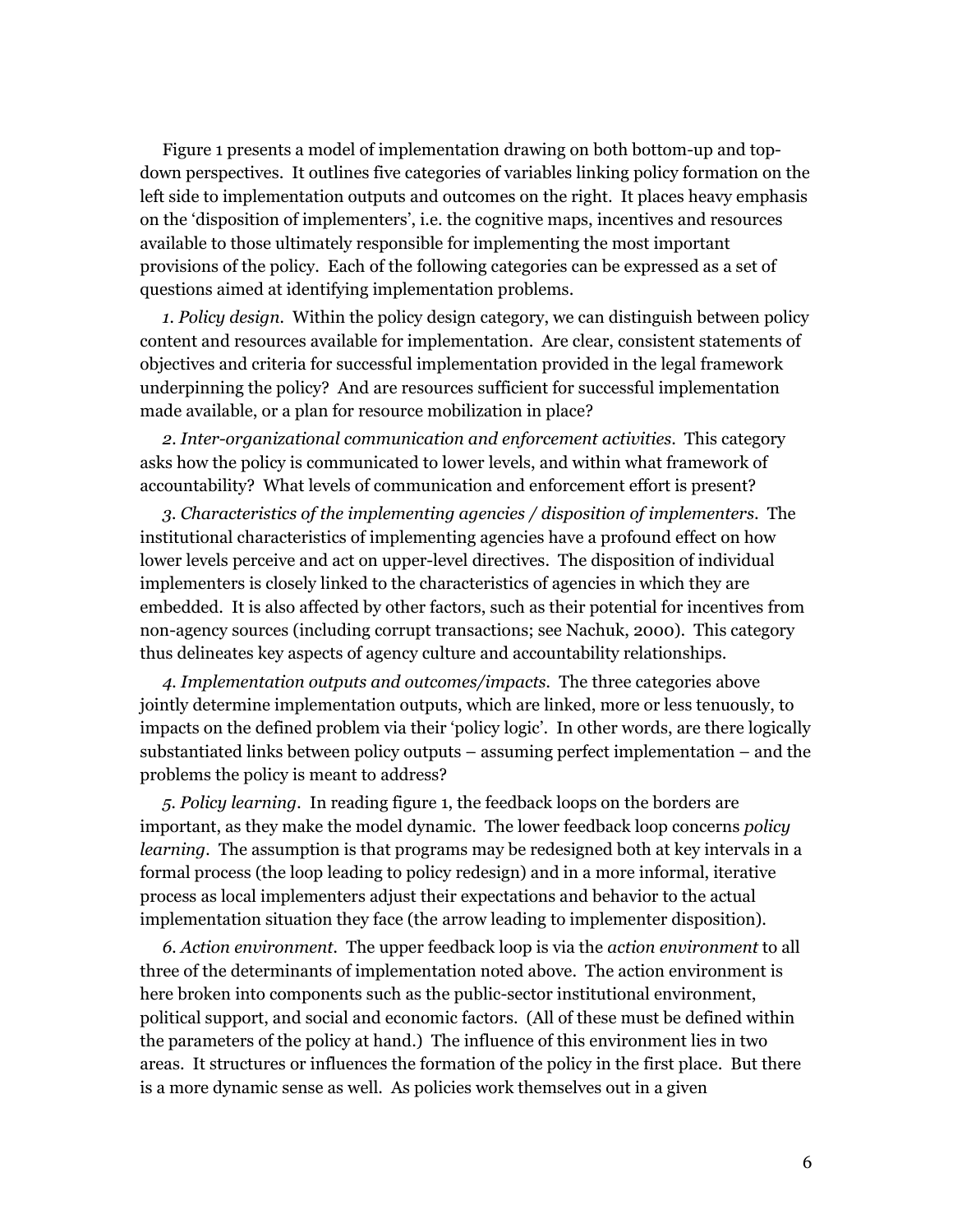environment, they may affect the environment in ways that change – for the better or worse, depending on the perspective taken, and in intended or unintended ways – those action environment influences on implementation. For example, a program may over time empower a previously marginalized group to have a greater stake in a particular policy, changing the stakeholder alignment in ways that create new support or opposition to a policy.

*Summary.* The conceptual framework presented here is a way of structuring inquiry into observed implementation patterns of a particular policy. It incorporates some elements of both classically 'top-down' and 'bottom-up' approaches. The framework can be used to identify specific implementation constraints (as the top-down model stresses), but focuses much attention onto the institutional environment at the local level and the dynamic impacts (often unpredicted) of implementation.

The framework may be particularly relevant to anti-corruption programs, for several reasons. Since anti-corruption efforts are politically sensitive, they are likely to be closely monitored by powerful political stakeholders in the 'action environment', intensifying the feedback loops from implementation outputs to redesign. Moreover, the policy logic underlying anti-corruption programs is often tenuous given the multifarious potential types and causes of the phenomenon. Finally, the bottom-up perspective, emphasizing constraints embedded in the local institutional environment, may be particularly relevant for anti-corruption work and its 'orthodox paradox'.

# **4. POLICY FORMATION UNDER PRESSURE: 'GRASSROOTS DEMOCRATIZATION' CAMPAIGN AS AN ANTI-CORRUPTION STRATEGY IN VIETNAM**

# 'Revolutionary fervor' in Thai Binh?

Thai Binh province lies some 100 km Southeast of Hanoi in the fertile Red River Delta valley. The province prides itself on having been a locus of "revolutionary fervor", in the words of a billboard outside the provincial capital, during the anti-colonial struggle. Several early leaders of the Communist Party hail from Thai Binh. At the central level, officials note the reputation of the province as having a high degree of grassroots organization; government-sponsored mass organizations are claimed to be particularly strong.

It was thus a shock to the leadership when, in mid-1996, reports of social "disturbances" in several Thai Binh districts began filtering through the mass media. The Party's Youth Union newspaper, *Tuoi Tre,* then broke the story wide open with detailed articles noting "mass demonstrations" against local Government officials, linked to disputes over land allocation, the imposition of increasing numbers of fees and charges, and corruption by local officials, as well as a compulsory labor scheme. These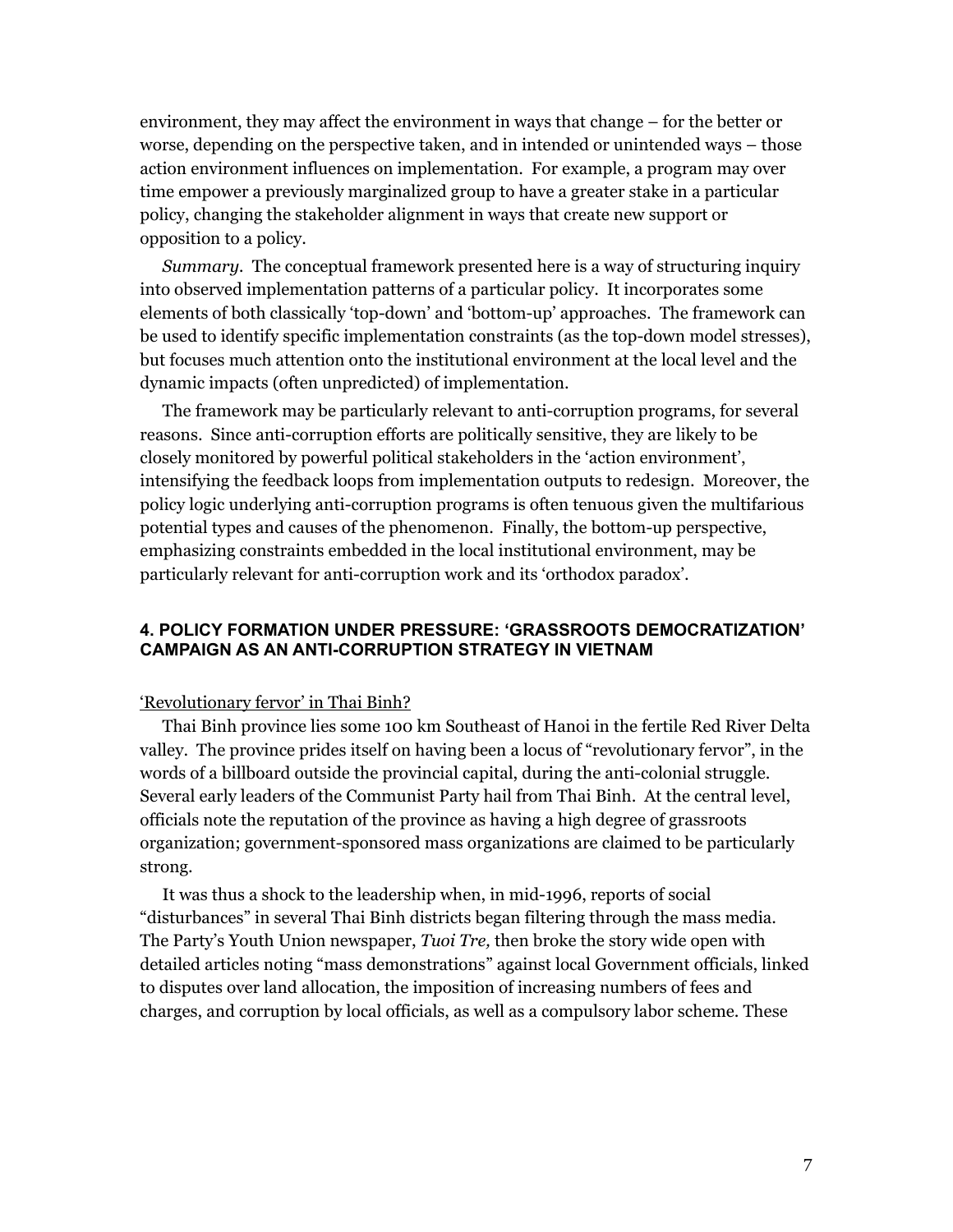demonstrations were carried out with a considerable degree of organization and purposefulness, albeit at the very grassroots level.3

Smaller-scale disturbances in Thai Binh continued to be reported (only through nonofficial channels) into 1998 (EIU, 2000). These events continue to play a key role in the ever-changing line being negotiated between state and society, and the borders of acceptable criticism of the government. A respected retired general, Party cultural apparatchik and member of the Communist Party Central Committee, Tran Do – himself from Thai Binh – wrote a series of widely distributed, open letters calling for systemic Party reform based on the experience of Thai Binh. Though stopping short of calling for multi-party reforms, General Do was ultimately expelled for the Party (in January 1999) for espousing these views. Control over the 'packaging' of the Thai Binh 'lessons learned' thus became highly sensitive.

# Rapid reform, growing inequalities

The Thai Binh 'disturbances' took place against a background of an economy that had posted some of the largest sustained rates of growth in the world over the 1990s. After seemingly interminable decades lost to war and later isolation and economic mismanagement, the closing decade of the  $20<sup>th</sup>$  century was, in development terms, perhaps the greatest in Vietnam's history. Vietnam enjoyed an average rate of economic growth of 7.6% over the decade, placing it among the fastest growing countries in the world, alongside its neighbor China. Yet economic reforms also brought significant dislocations, and the close of the decade found many examining Vietnam's experience from a more critical angle. Despite conflicting evidence, inequality – particularly urbanrural and interregional – appears to have grown sharply over this period (NCHSS, 2001). Those with the wherewithal to succeed in a market-driven economy were doing so, while others struggled.

Concerns over institutional quality have also been pronounced. Some observers find the government's commitment to the structural reforms necessary to recover high growth rates to be flagging (Riedel and Turley, 1999). Perceptions of corruption in officialdom, already ranked among the highest in the world, are on a steady upward trend.<sup>4</sup> Some analysts began to paint a scenario of declining growth, increasing corruption and rapidly increasing inequality (Fritzen, 2002a).

#### Formation of the "grassroots democratization" policy

 $\overline{a}$ 

<sup>3</sup> One official recalled that in one commune, residents had demolished a recently built bridge, and reconstructed it themselves, in order to prove that the cost of doing so was far beneath the figure which had been claimed by the local authorities (the assumption being the authorities had swindled the difference).

<sup>4</sup> According to the Political and Economic Risk Consultancy's surveys, perceptions of corruption in Vietnam among regional investors have increased from 1996-2001 from 7.78 (out of 10) to 9.75, highest in Asia. From www.asiarisk.com/lib10.htm.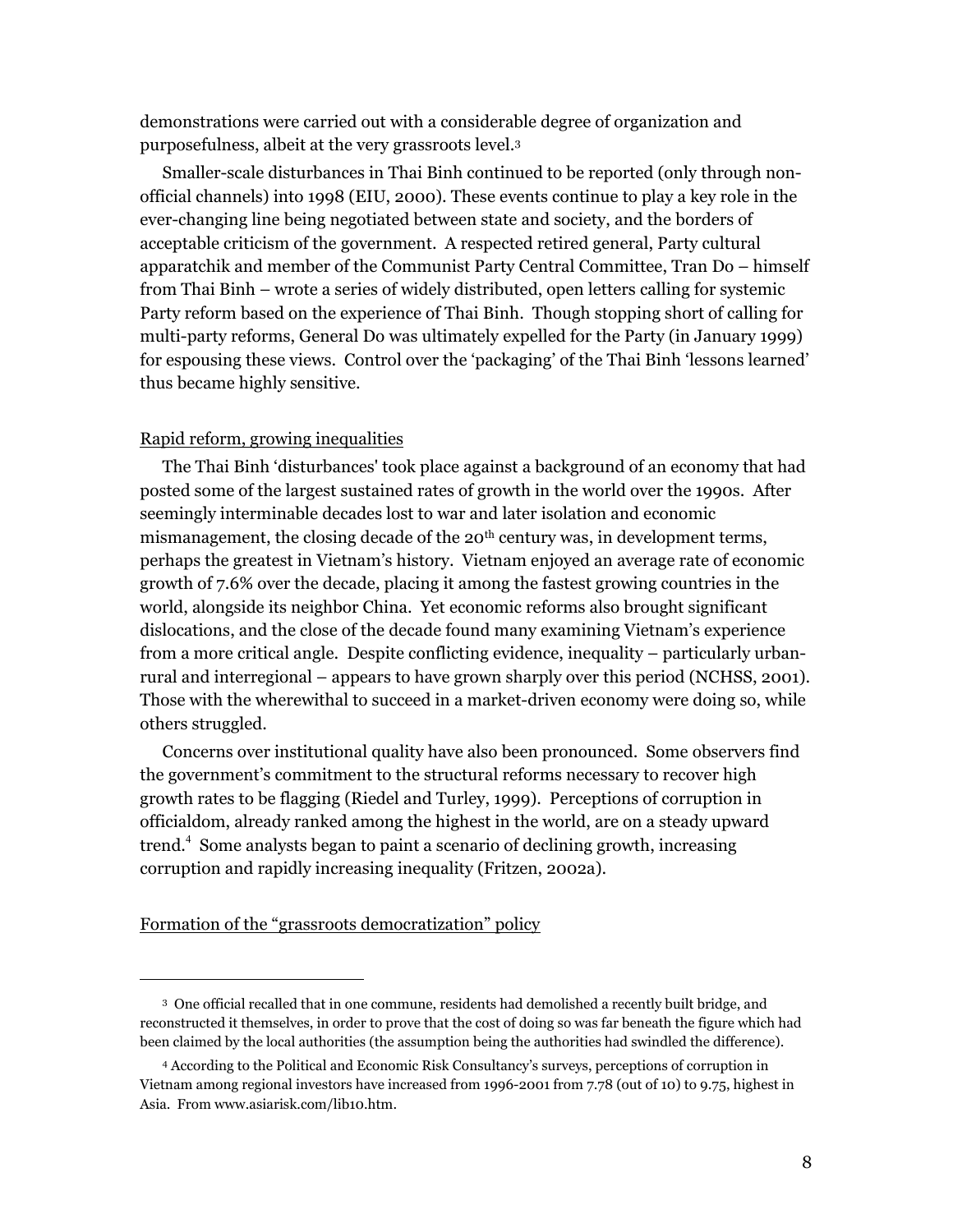Official reaction to the Thai Binh disturbances shifted over their course. The first, 'knee-jerk' reaction was to suppress all news coming out of the province. Foreign reporters were barred from the area. The national press was also censored, and the editor of *Tuoi Tre* disciplined. Events were vaguely blamed on 'external elements' seeking to undermine the government. But central authorities soon found they could hardly stem the tide of information; they thus sought to direct that tide. In self-critical pronouncements of senior statesmen, Thai Binh became a widely publicized example of corrupt *local* Party cells and government (Kerkvliet, 2001).

But the major official response began approximately one year after the first outbreaks, the disturbances became the impetus behind national level policy reform calling for the "grassroots democratization" *[dan chu hoa tai co so]* of the commune level, and improved laws aimed at facilitating citizen "complaints and denunciations" *[khieu nai to cao]* of corrupt local officials. The charge was led by conservative General Secretary Le Kha Phieu, who emphasized the danger of corrupt local officials causing the people to 'lose confidence' in the Party. The grassroots democracy (hereafter GD) decree of 1998 was the ultimate legal expression of the campaign, and it dovetailed nicely with Hanoi's official post-mortem on Thai Binh – that the problem of corruption was one of a few bad apples in the Party (as opposed to being widespread), and that most of the bad apples were to be found in various tiers of local governments (as opposed to the center). Viewed this way, the problem of controlling corruption was one of asserting control and better internal vigilance over the Party and local government apparatus, and the Party viewed the GD as one way of doing this.

Expressed in several directives<sup>5</sup> issued from 1997 on, the policy mandates that local governments take all necessary steps to ensure that procedural democracy is respected at the local government level. Particular attention is given to ensuring that all government investments (particularly specific-purpose central government transfers, or 'national programs') at the grassroots, and all taxes and labor contributions, are implemented equitably and transparently. The decree and accompanying implementation guidelines are an attempt to set clearer local governance standards in areas of great practical concern to villagers. In this way, GD has became the idiom of choice for donors, the government and the state media for the importance of 'downward accountability', a focal point for discussions on governance in the late 1990s (Fritzen, 2001b; World Bank and others, 2000).

# The 'policy logic' of the grassroots democratization as an anti-corruption tool

<u>.</u>

<sup>5</sup> E.g.: 30 CT/TW of the Standing Committee of the Politburo on social mobilization that introduced the major slogan "The people know, the people discuss, the people implement, the people monitor"; Decree on Grassroots Democratization,  $45/1998/NQ$ -UBTVQH10, issued by the standing committee of the 10<sup>th</sup> National Assembly on 26/2/1998; and Regulations on the Implementation of Democratization at the Commune Level, ND29/1998/ND-CP issued on 11/5/1998.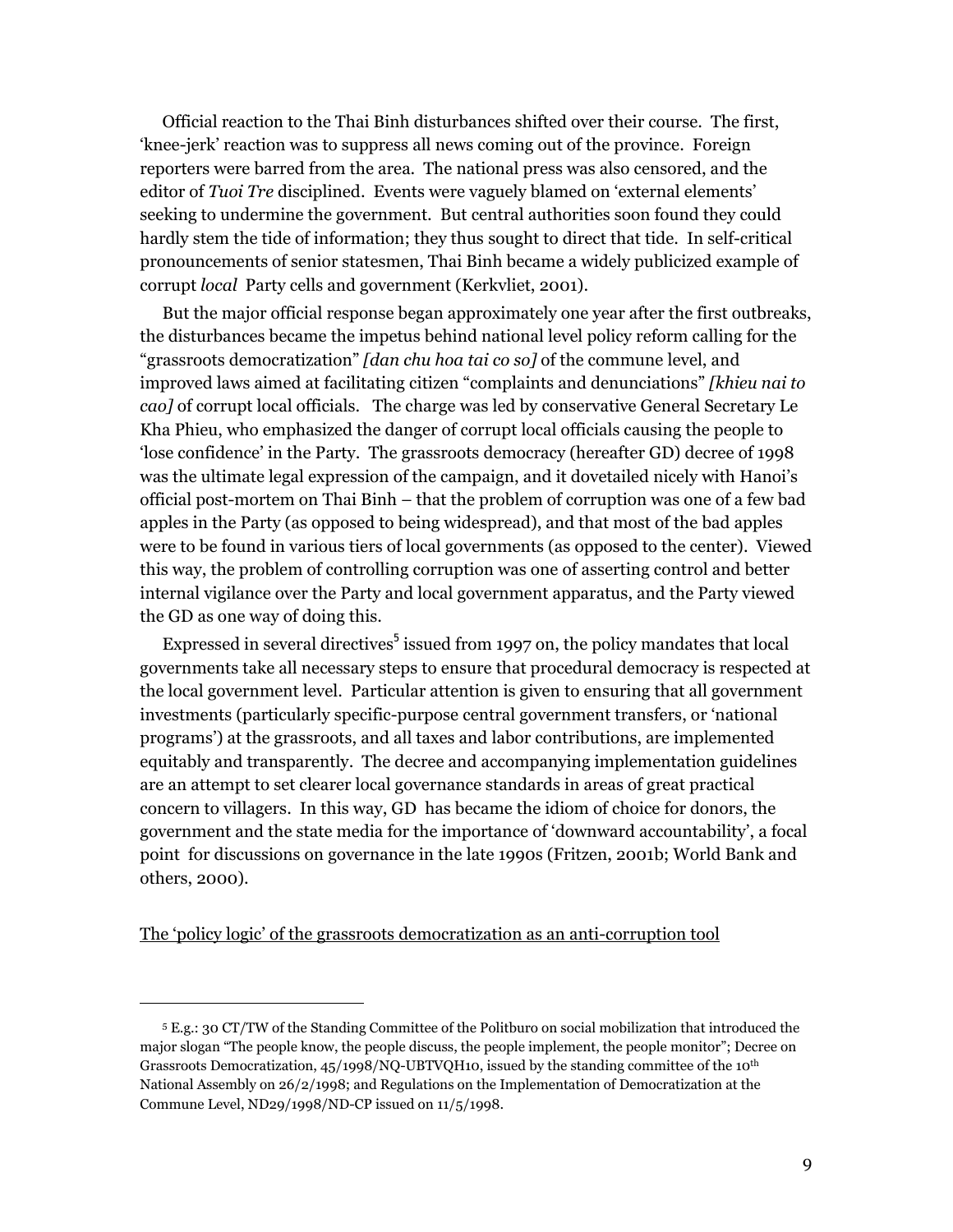More importantly for the discussion at hand, GD has become the focal point for the government's own national anti-corruption strategy. Clearly, the central leadership is putting great weight on this particular strategy to combat corruption and control the perception that corruption is gyrating out of control in the countryside.

Grassroots democratization is intended to combat corruption via four mechanisms. The first is via provisions meant to increase the transparency of budget and special program allocations. According to the implementation guidelines of the decree, the people *[nhan dan]* must be informed of all laws, policies, plans and decisions of each level of the government, including all local budget allocations (section 2). In addition, their opinions regarding these matters "must be considered and incorporated adequately" by the People's Committees or People's Councils (the executive and representative bodies of local government in Vietnam, respectively) (section 5). Thus, the commune budget is to be published and posted, and a full accounting of various expenditures made.

The second mechanism is via increased participation of 'the people' in decisionmaking and the establishment of various procedural safeguards (section 3). Villagers have the right to discuss and decide directly on all matters "that have a direct impact on their interests and responsibilities", with special emphasis given to small-scale infrastructure works. For significant local works, at least two-thirds of the total population of a village must be present for a village meeting deciding on various aspects of the scheme, such as location, community contribution rates, and the establishment of implementation and monitoring boards.

Third, the decree foresees an active role of the people in policing or monitoring local government, and lodging complaints where the law has been broken. Several means for monitoring and inspection are indicated, including specific mechanisms for "complaints and denunciations directly or through an inspection board of the people" in cases of any abuse of power or corruption on the part of local officials. Local authorities must "receive complaints by the people and deal with the people's recommendations, complaints and denunciations in accordance with the law" (chapter 5).

A final mechanism is already implied in the title of the decree. Although not a formal level of government, the village is recognized as the "basic residential and social unit with a long and sustained history in Vietnamese society; it is the level at which democratization can be most directly and widely implemented" (section 6). Village leaders should therefore be elected and have the basic responsibility to "look out for the interests of the people, organize the activities of the village in cooperation with the mass organizations; and report violations of people's rights and the law."

Figure 2 captures schematically the implied 'policy logic' of GD as an anti-corruption strategy. Central level officials directly empower communities with knowledge of their democratic rights (in terms of participation, decision-making and monitoring), while attempting to hold lower government officials accountable for implementing these rights. Pressure on local government should thus come from above (the central government leadership) and below (a newly emboldened populace 'armed' with the GD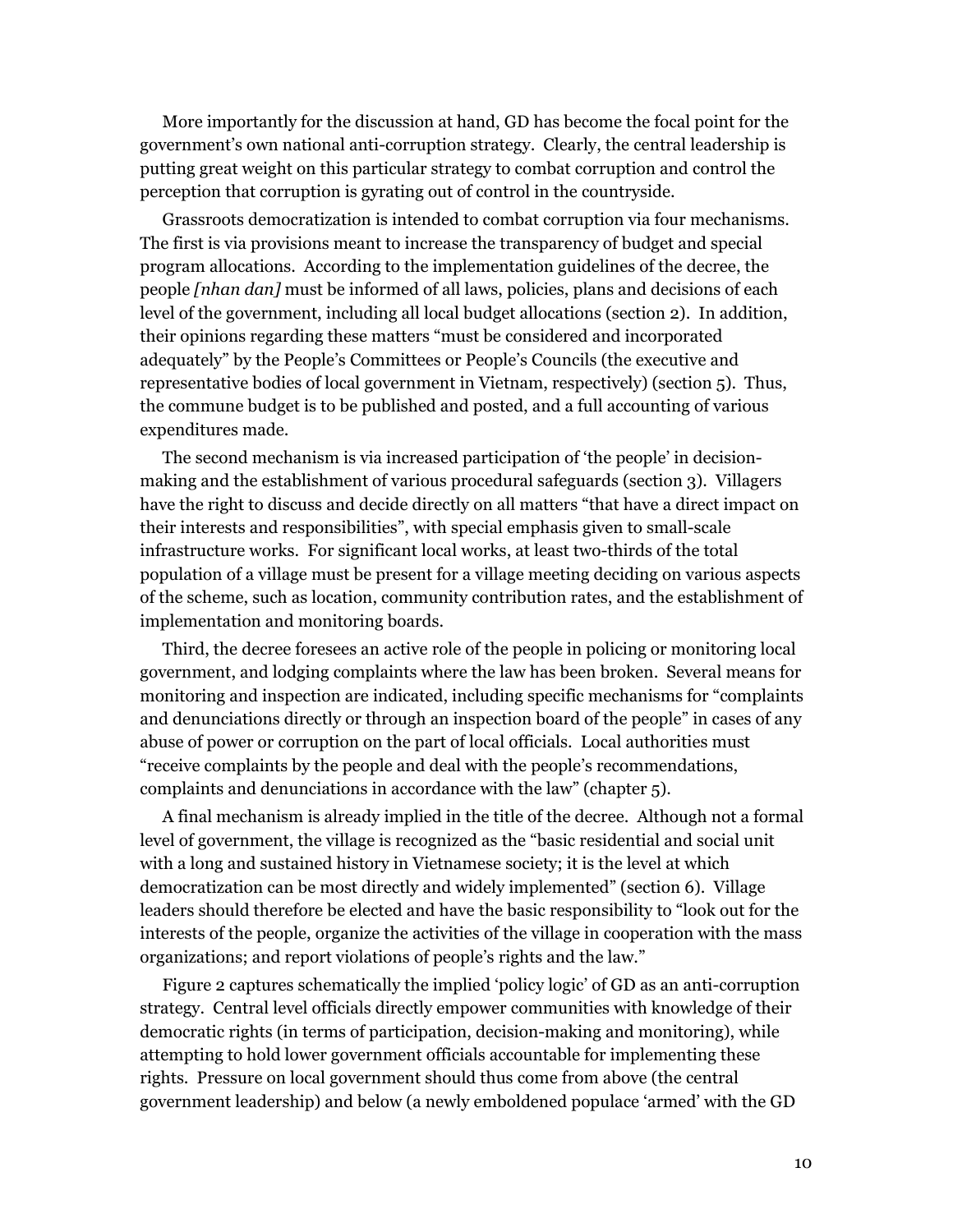decree). Potential gains for the central level (better control over local government and an burnished image among the populace) and for communities (more effective use of development funds and political empowerment) are clear and plausible in this scenario.

# **Figure 2: Modeling state-community synergies implied by grassroots democratization**



Source: Adapted from World Bank (2001:112)

But will local government implementers actually feel the hypothesized pressures and respond accordingly? That would appear to be the critical question on which the viability of the decree as an anti-corruption strategy depends. To examine it, I turn now to some initial evidence on how GD has been implemented over the past three years.

# **5. IMPLEMENTING GRASSROOTS DEMOCRATIZATION**

Very limited evidence exists with which to assess GD implementation. The policy initiative is considered only slightly less politically sensitive than the underlying issue of local corruption itself; as a result, few outsiders are allowed to conduct research directly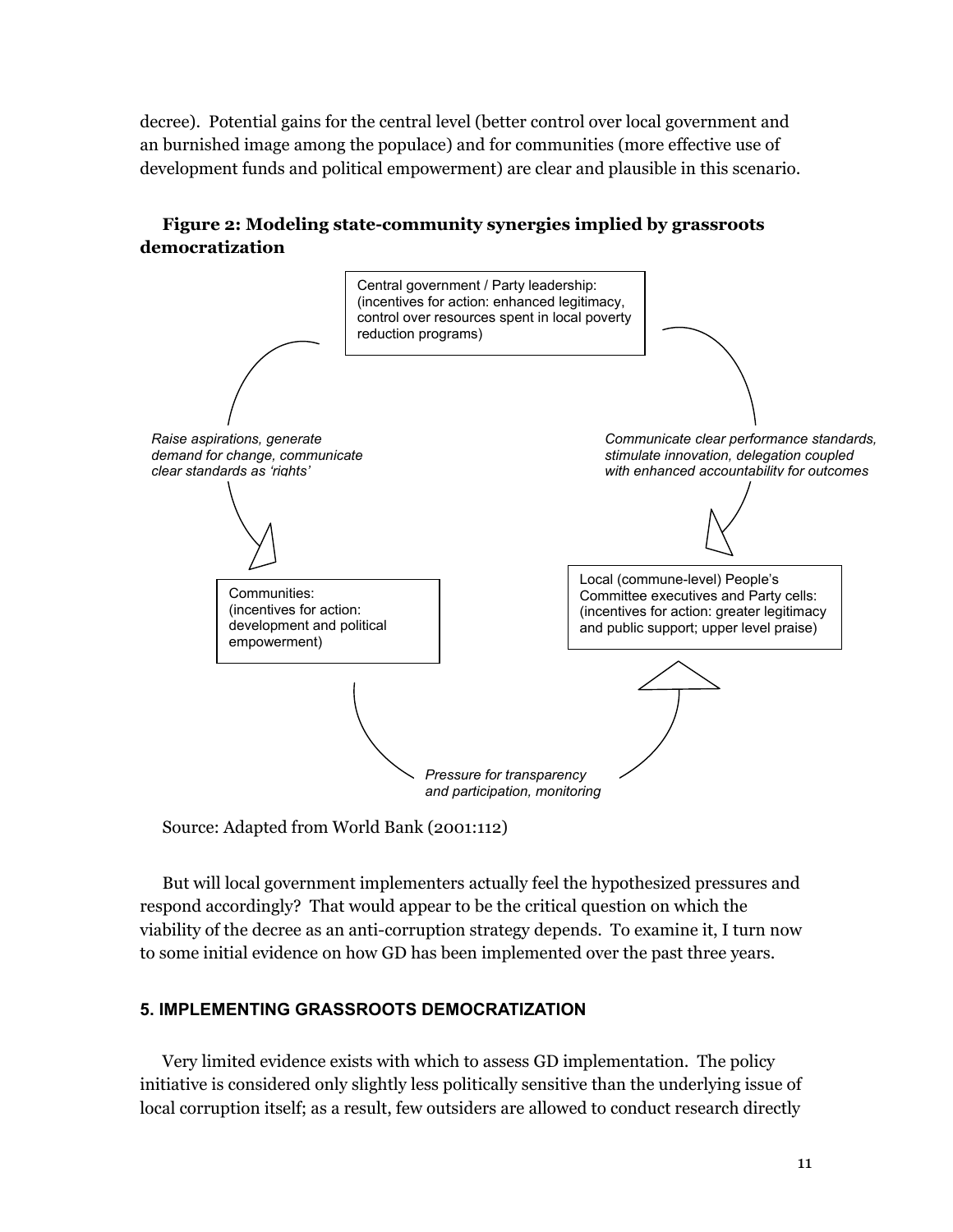on this topic. The Communist Party, which rarely cooperates directly with foreign analysts, is the primary 'implementing agency' at upper levels. And the policy is of a 'framework' nature; there are no specific programs directly funded and implemented by the decree itself. One must therefore look to more indirect evidence of implementation.

The most promising grounds on which to look for such evidence are special community-based infrastructure programs, such as the government's 135 Program (see below). These are typically funded by the national government, and selected, designed and implemented by local governments (primarily communes). Small-scale infrastructure is relevant to the assessment of grassroots democratization for a number of reasons. First, it is highly visible to the local population and even more likely than other sectors to suffer from corruption, notably in the awarding of contracts with significant cost overruns. It is no accident that the Thai Binh 'disturbances' were ignited by allegations of widespread fraud in the use of community infrastructure funds.

Second, a national program – a block-grant transfer from the central government for which decision-making discretion is delegated to district or commune People's Committees – figures prominently in this sector, through program 135. This program, which first saw implementation in 1999, targets 20% (roughly 2,000) of the country's poorest communes, selected (somewhat subjectively) on the basis of overall socioeconomic development, for block grants of roughly US\$20,000 per commune per year, sustained for several years. The funds are to be used for any community-based infrastructure, such as markets, roads or schools, selected ostensibly through a process of community consultation and voting. The 135 Program is consistent with GD goals in that it departs from previous, highly centralizing planning modalities and attempts to set standards for budget transparency and community participation at the local level.

The following assessment is based on fieldwork in three provinces (Yen Bai, Quang Tri and Dak Lak) of the Northern Uplands, Central Coast and Central Highlands regions, respectively, carried out in 2000 and 2001 (Fritzen, 2001a). The fieldwork was brief (one week per province) and exploratory, but benefited from good access to officials involved in 135 implementation from all four levels of the Vietnamese administrative system.

The 'standard' administrative system in Vietnam can be characterized in simplified form as follows. Lower levels each year to forward requests for resources to higher levels that consolidate these requests and send them to yet higher levels, before allocation decisions (based on budget availability) are made and communicated downwards. Within such a system, localities – particularly at the commune and village levels – find it very difficult to predict allocations for certain essential investments supporting poverty alleviation (such as revolving credit programs and agricultural extension and marketing assistance). In all such areas, the typical requests of localities are far greater than the availability of funds, in large part because there is little transparency in the decisionmaking process, and therefore meaningful prioritization of projects at the local level becomes impossible. Low funding predictability and decision-making power have lead to the two phenomenon, much discussed by Vietnamese analysts, of 'asking and giving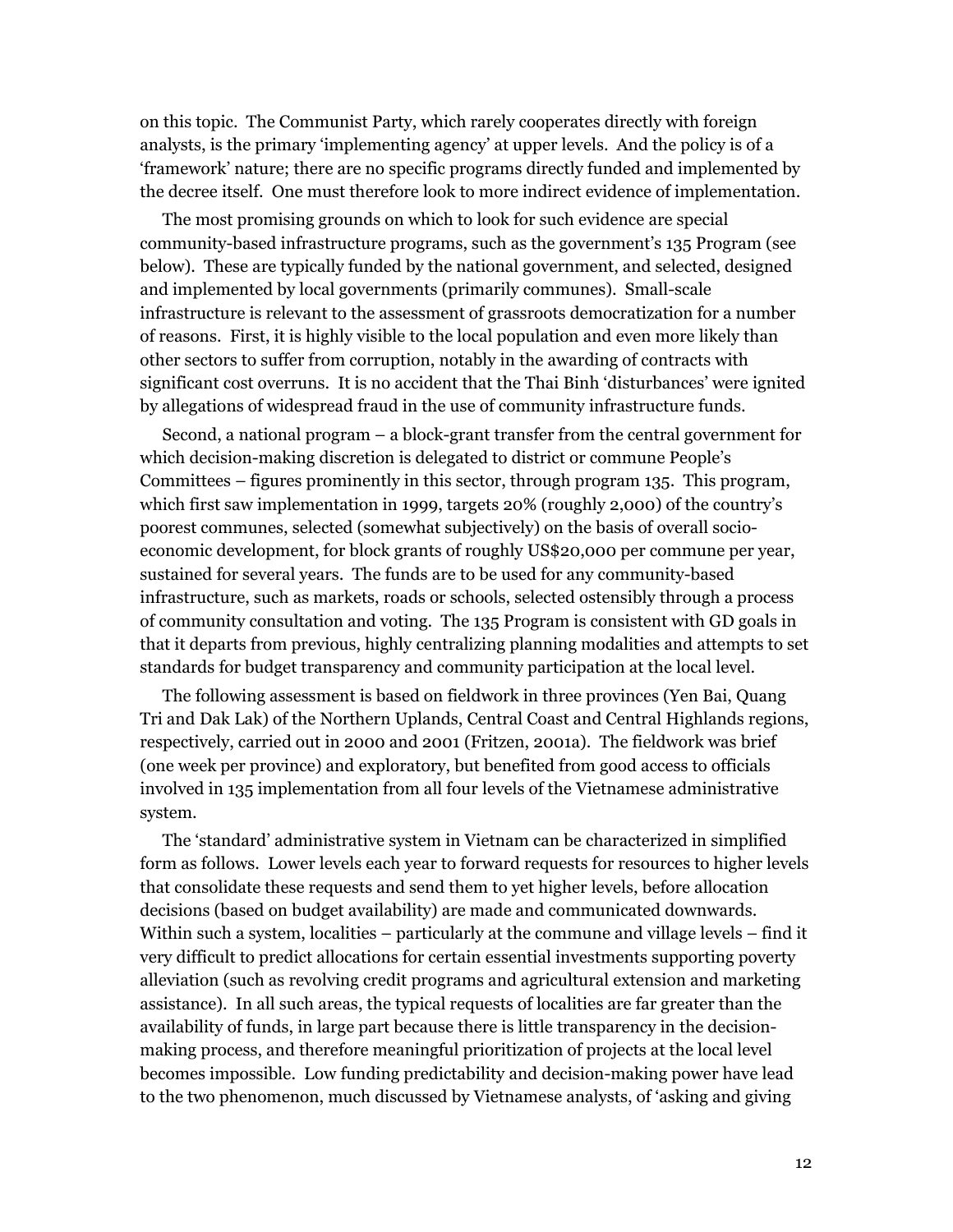permission' *[co che xin-cho]* and of lower levels being "passively dependent" on upper levels to provide initiative to solve local problems *[nan y lai]*. Both formulations imply that centralization coupled with a lack of predictability leads to bottlenecks in practice and weak incentives for local innovation and resource mobilization (Fritzen, 2001a).

The 135 Program departs from the "standard" formula in that it is a transfer program based on a benchmark indicator, known to all communes, of the equivalent of approximately US\$20,000 to be allocated per commune. This implied promise of stable resource availability under the program has been highly popular with the communes selected to receive the funds.

Yet implementation has been disappointing in several ways that make limitations to the GD approach clearly evident. The 135 program does not transfer the block grants directly to the *commune* level, but leaves discretion over the actual division of funds among communes to provincial- and district-level officials, who intervene extensively in the inter-commune allocation, with no formula involved. In discussions with provincial and district officials in three provinces visited and at the central level, two reasons consistently emerged for the lack of enthusiasm over moving towards a communecontrolled block grant. The first is the "low level of education" *[trinh do thap]* of commune residents, particularly minorities, in the poorest areas. Commune-level officials and residents were not considered to possess sufficient skills sets to manage decentralized funds, even for relatively small-scale infrastructure works. The second, related reason offered is that local people, if given the chance, were likely to make plans that deviated from the overall socio-economic development blueprints of districts and provinces; they were, in the phrase of the Ministry of Finance official, "unable to objectively assess their own needs" (Fritzen, 2002b:15).

A second challenge facing programs such as the Program 135 – one directly addressing the rationale of the grassroots democratization (GD) decree – concerns the degree of transparency and inclusiveness of decision-making over the use of the funds at the local level. Making decision-making transparent implies that trade-offs between alternative investments be squarely addressed, often through some process of intervillage consultation in the case of commune-wide investments. Doing so in a way that includes relatively vulnerable households is a challenging task that places great demands on program design and local capacities, for two reasons. Communities themselves are heterogeneous (often split between better-off and poorer households; men and women; various ethnic groups; more and less remotely positioned hamlets and households etc.) and institutional incentives for those who are more powerful include those who are less powerful, and for upper-levels to monitor the *quality* of local decision-making processes, are often very weak or non-existent (Fritzen 2000).

The guidelines for the 135 Program stipulate a method for reaching decisions including a participatory planning process for its commune-level block grants, based on GD principles. Key features of this process are based on the GD decree, including: *i)* the convening of village level meetings with prescribed quorums for reaching decisions, and *ii)* transparency in budget allocations, through a public acquittal of the national program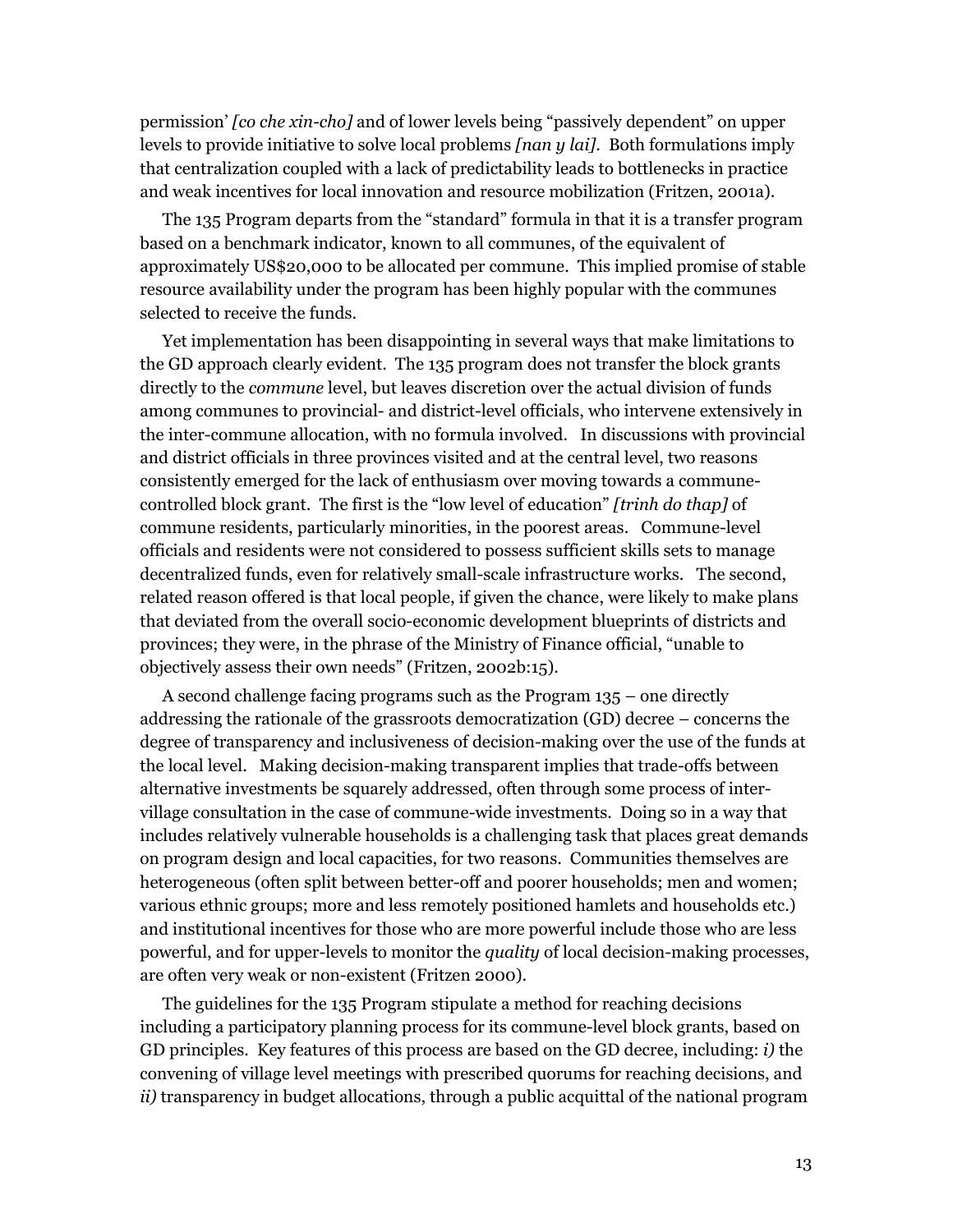funds. Yet neither of these stipulations were followed in practice in the several localities visited in the three provinces. Officials claimed they were either impracticable (since administrative fees for the program had been severely restricted at the insistence of the National Assembly, concerned over corruption and efficiency), or unnecessary (since local officials knew better than the local population what the highest priority investments were).

# **6. EXPLAINING IMPLEMENTATION BARRIERS IN GRASSROOTS DEMOCRATIZATION**

Thus the limited evidence available suggests Program 135 has been implemented in a strikingly 'top-down' manner (Jorgensen and Bergstedt, 2001; Pairaudeau, 2000). Decision-making over which infrastructure projects are to be funded appears to be dominated in most cases by a few district-level officials and commune officials. It is highly improbable that the situation would be better in other, less high profile, sectors and programs.

This section analyzes implementation barriers suggested by a review of stakeholder incentives based on interviews with officials at each level of government. To do so, it examines the policy logic summarized by figure 2, and applies the model of implementation processes shown in figure 1 to see where potential disjunctions may lie. To be effective, the GD would require a conducive policy environment at the central level, appropriate inter-organizational design, and – a crucial and often unexamined feature – consistency with the incentives and interests of major stakeholders in the implementation process.

# Policy design

Is the policy design of GD appropriate as an anti-corruption tool? Another way of asking this is, could the decree contribute to cleaner local governance if implemented as intended? Three points suggest that even at the level of design, the decree has serious problems.

First, grassroots democratization as currently formulated is primarily a symbolic or 'ideological' policy (Quick, 1980:42) – one espoused by the political elite in order to cement its legitimacy which has multiple, ambiguous, non-prioritized and largely nonmeasurable goals. Although implementation guidelines for GD have been issued, these are not linked in a specific way to the implementation of specific national programs – the major source of intergovernmental transfers – even in cases where doing so would be highly consistent with GD's policy logic.

Second, the decree is arguably based on an incomplete view of what is driving corruption overall in the Vietnamese governance context. It targets lower governmental levels, when in fact corruption is likely to be more systematic and to induce greater losses at upper levels. Local officials are not in a prime position to capture illegal rents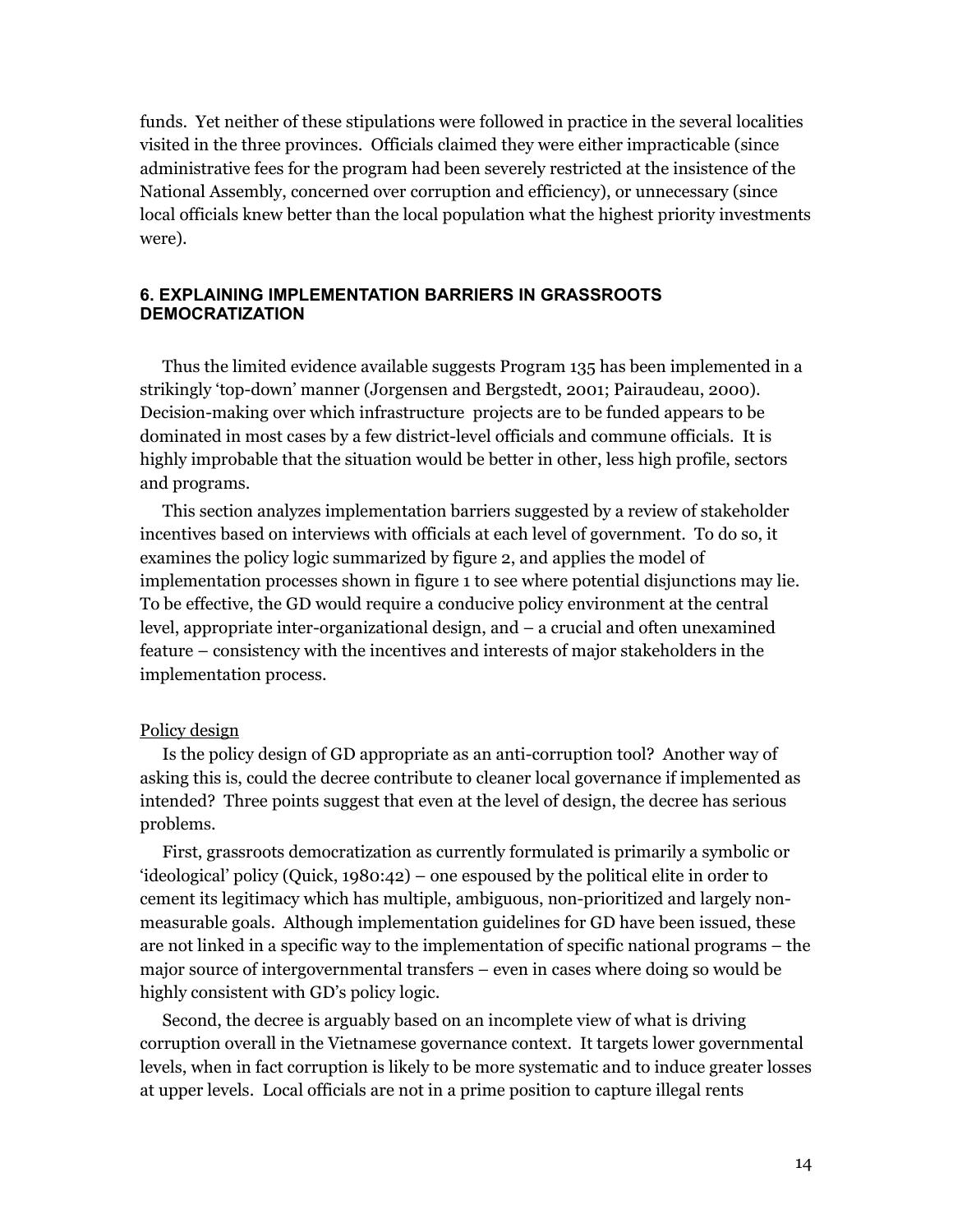associated with major infrastructure projects, for instance, as these are always decided by provincial or ministry officials.

Third, the policy assumes that local people will be willing to take up complaints against local officials and to insist upon their 'rights' (to information and participation) granted under the decree. That is highly questionable (a point explored further below).

# Intergovernmental communication and enforcement activities

The decree has undoubtedly been communicated as a high political priority by the national media. However, commune level officials interviewed showed a weaker understanding of the decree; two commune level People's Committee chiefs had to be 'reminded' by district officials present what the decree actually was. "Oh yes," said one after an uncomfortable pause, "the one we had the meeting about in the district?" (Fritzen, 2001a:21) Vertical chains of communication may in fact be quite weak, since again the policy is not being consistently linked to intergovernmental transfers or national programs, where the influence of the central government is strong.

If the communications picture is mixed, that for "enforcement" is decidedly bleak. Pilot activities are largely exhortionary. There has been no attempt in the pages of the *Tap Chi Cong San* – the major Party organ for serious analysis of public administration reforms – to outline a realistic enforcement strategy for upholding minimum standards. Moreover, existing information systems monitoring the performance of local governments are overwhelmingly quantitative in nature, not *process-*oriented (as would be required to monitor implementation of the decree).

Finally, Vietnam lacks an overarching decentralization policy facilitating the transfer of meaningful decision-making to lower levels of government. The design of the implementation of programs such as 135 tends as a result to be dominated by bureaucratic politics, where opposition to transparent and participatory decision-making is likely to be strongest (Grindle and Thomas, 1991; Fritzen 2002b:653).

#### Characteristics of implementing agencies / disposition of implementers

There are two key implementing agencies for grassroots democratization: technical agencies and the 'coordinating executives' at local level, i.e. key personnel (typically the chief or vice-chief) of the People's Committees. The former are concentrated at the deconcentrated, district-level offices of the line agencies, while it is the commune level where the coordinating executives can have the biggest impact on GD implementation.

*Technical agencies*. The technical agencies are essential to implementation of GD, since they are directly tasked with delivering goods and services to communes and villages. For grassroots democratization to be realized, technical officials will have to be coordinated by district- and commune-level 'executives' (People's Committee chiefs and deputies, etc.) to take account of both local needs and a participatory process of implementation. Yet incentives for participatory, transparent implementation are dull at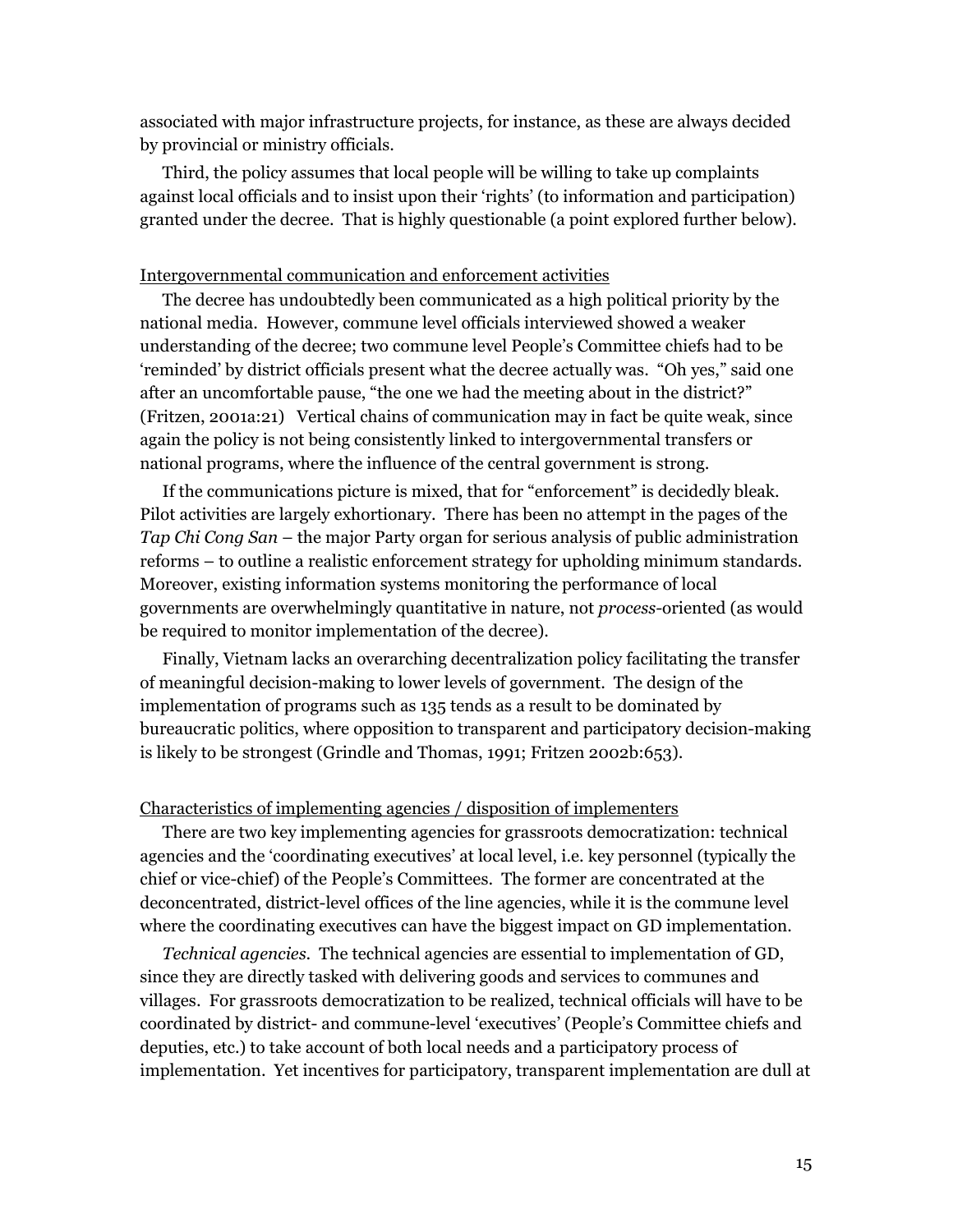both senior (ministry and provincial level) and local (district) levels of technical line agencies.

Grassroots democratization is a heavily *process*-oriented and *decentralized* initiative*.*  Several characteristics of Vietnamese (and undoubtedly other) line agencies lead them to a organization-wide preference for quantifiable inputs that are centrally planned (Nguyen, 1999; van Arkadie, 1993):

- $\Box$  A marked distrust of the lower-level technical capacities, this being by far their most common explanation of implementation gaps encountered in major programs. Related to this is a fear that lower levels will misuse any discretionary power granted to them – for which higher level officials delegating these responsibilities might be held accountable.
- An antipathy to coordination exercised by other sectors (such as 'lead agencies' in multi-sectoral programs) and by the People's Committees of their own level, reinforcing a vertical, 'silo' organization observed in most provinces.6
- Ambiguous accountability. Line agencies are subject to "dual accountability" structure by which they are formally accountable to both the People's Committees and to the next highest level of their own sector. In practice, the sectoral accountability is higher (reinforcing a centralizing tendency).
- $\Box$  Limited accountability for outcomes, as there are very few performance measures for which these agencies are held accountable for reaching which relate to the specifically to the *integrated* impact of their work.
- $\Box$  Limited or no training in the participatory methods mandated under the GD decree.

Calls for greater transparency and local participation threaten sectoral agencies with decreased decision making discretion and weaker relative autonomy.

*People's Committee executives*. The most crucial implementers of GD are People's Committee executives at local (district and commune) levels. Their incentives too are generally stacked against serious implementation of GD provisions. District executives are eager to be seen (by both district-level elites  $-$  e.g. Party cells  $-$  and upper levels) to 'deliver the goods' efficiently. Zealous implementation of GD helps them little in this regard, exposing them to potential ill will by local elites (on whom they depend directly for their position7) while laying them open to the charge of being inefficient administrators (since implementation of GD may result in greater transparency of local disputes over resources and delayed implementation of some projects). And given its lack of clearly quantified success indicators, they feel little fear of being singled out for

 $\overline{a}$ 

<sup>6</sup> The exception lies in the few provinces which can supplement central fiscal transfers with own-level revenue, strengthening their local People's Committee executives' position relative to line agencies (Fritzen, 2000).

<sup>7</sup> People's Committee leaders are elected by the (legislative branch) People'sCouncil; informally, they must be vetted by the local Party cell.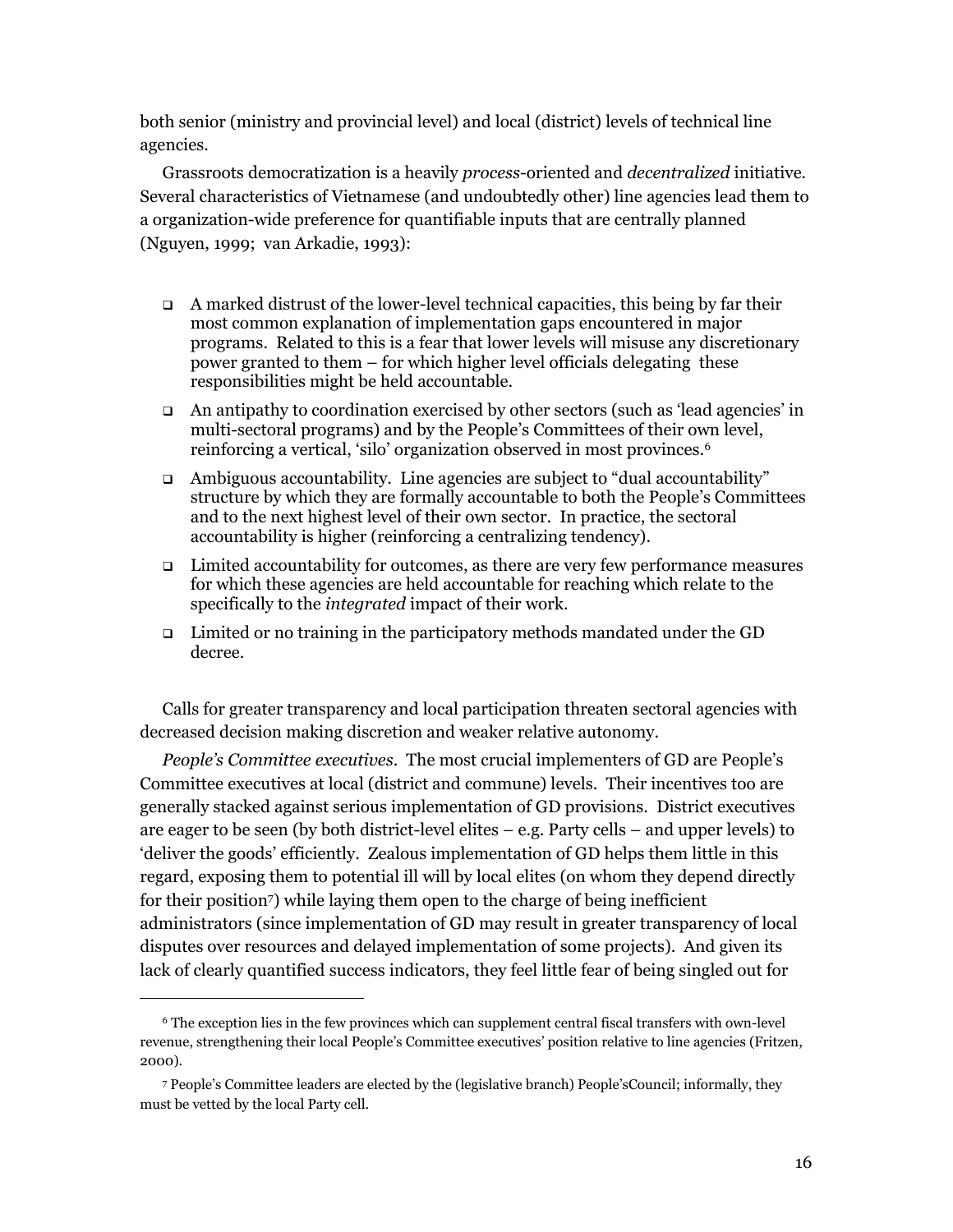weak implementation of GD, provided reports are written and mantras duly recited. Leaders also wish to avoid open competition among their constituents for resources they may or may not control with discretion. This suggests a preference for non-transparent as opposed to transparent criteria, as well as for restricted access to information about entitlements. Reinforcing this preference is the likelihood in many cases that local leaders may stand to benefit personally from non-transparent allocation. There is typically considerable gray area for supplementing income – both for the People's Committee or Party coffers and personally, as well as cementing client networks – by keeping resource allocations and other decision criteria relatively opaque.

Commune People's Committee leaders are in fact crucial implementers of the decree, since the participatory local planning and information sharing is focused on the commune and village levels. As in many anti-corruption programs, the very implementers who are perceived to be the source of the problem (recall the Party's 'bad apple' theory of corruption at the local level) are the most critical to implementation success – the 'orthodox paradox' noted in the introduction. Yet local leaders face weak incentives to implement GD. They have few mechanisms with which to hold line agencies or upper levels accountable for delivering inputs to which they are entitled (e.g. national program allocations), and are thus likely to accept, rather than question, whatever goods come their way. Commune leaders are likely to exercise their influence as gatekeepers between external resources and community members in ways that strengthen their prestige among their commune administrative and economic elites. In this role, they also see themselves as the natural interpreters of community needs and aspirations, thus questioning GD requirements for an 'excessive' participatory planning process, for which there are in fact essentially no resources allocated and no guidelines specific enough to apply to particular programs.

#### Action environment

The constraints examined so far could be considered the 'supply-side' of GD implementation – whether government officials and leaders are likely to establish a participatory, transparent planning process as mandated by the decree. Action environment variables shown in figure 1 suggest the *demand* for institutional change generated by the political as well as the grassroots social context is also constraining.

*The political context*. Decentralization is a prerequisite for meaningful GD; without substantial control over local decisions and resource allocation, local implementers will have very little reason to expose themselves to greater pressures for transparency and accountability. Yet decentralization is not yet on the political agenda of the Vietnamese state in a meaningful way. Four general governance arrangements indirectly reinforce a centralizing tendency.

 Vietnam is a unitary state in which local governments exist as deconcentrated agents of the central government.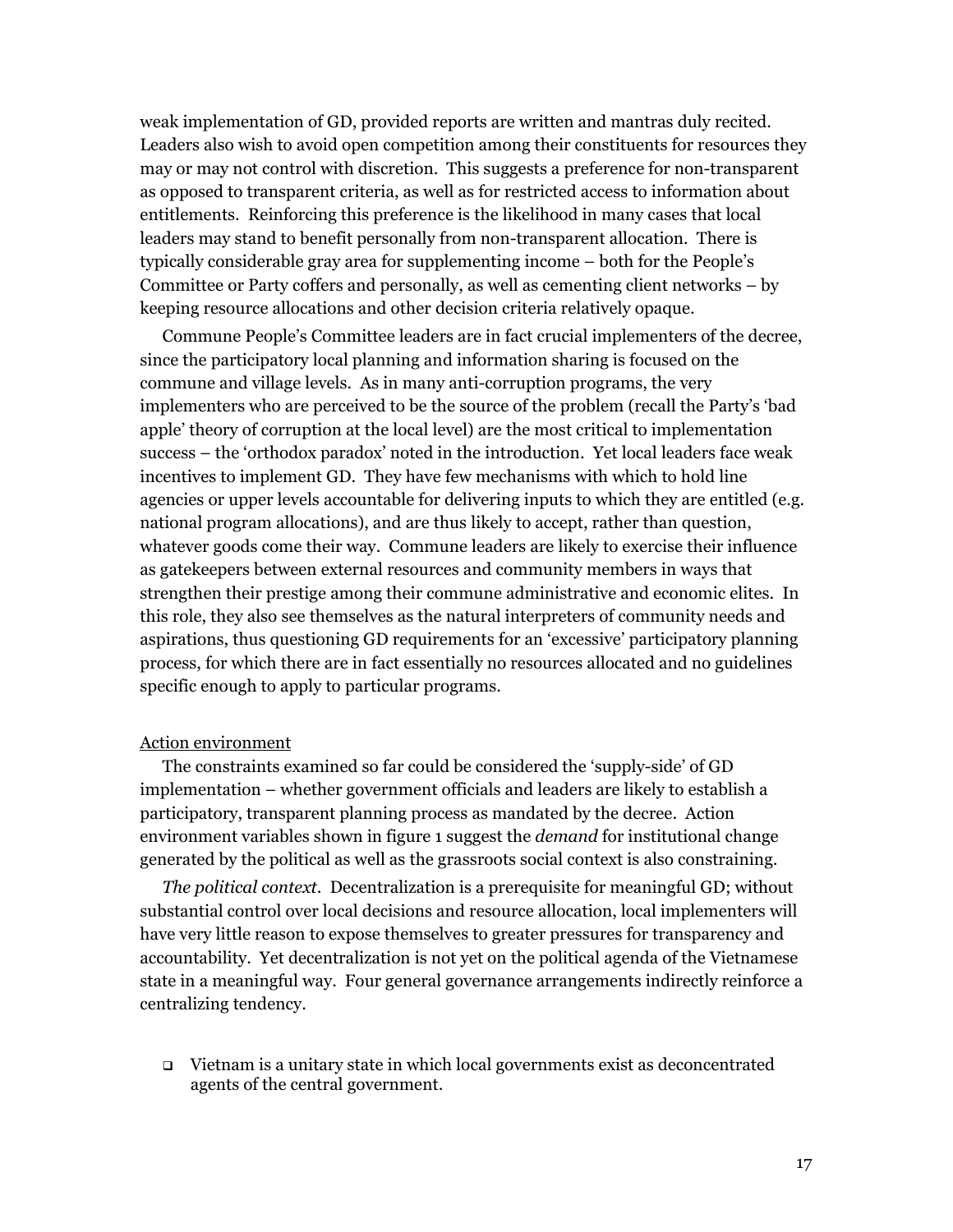- Executive power in the Vietnamese system is overbearing relative to the legislative and judicial branches (Bring and others, 1998; Vasavakul, 2002), limiting the scope for holding administrators accountable for delivering public goods in a transparent and participatory manner as prescribed by law.
- $\Box$  A facilitative framework for the role of the private sector and civil society has yet to be articulated within Vietnam's state-centric political ideology (Webster, 1999; Nguyen, 2002).
- Poor multi-sectoral (or horizontal) coordination is in part a legacy of the former system of command and control, when each ministry developed powerful interests in managing economic activities (van Arkadie, 1993).

The net effect of all of these governance arrangements is to reinforce a system in which accountability is primarily directed upwards (towards higher levels of government) and is, at the same time, somewhat blurred by overlapping spheres of authority and habits of intervention.

*Grassroots social environment*. An important element in the implementation theory of GD holds that 'vigilant villagers' will be emboldened to hold People's Committee executives accountable for ensuring rights granted them under the initiative. In fact, villagers in many places will be unwilling or reluctant to do so, for several reasons. Villagers may have inadequate information regarding administrative procedures*,*  particularly constraining in more remote localities where population density and literacy are lower, and distance to administrative centers and ethnic diversity higher. Nonparticipatory previous experiences, such as labor mobilization as a form of local tax, may increase villager skepticism with regard to state calls for 'participation'*.* Finally, low levels of non-state-based social organization may constrain the expression of demands for greater administrative accountability*.* Government-sponsored mass organizations vary in their effectiveness, but are typically weak in remote localities targeted under government programs such as 135 (Pairadeu, 2000).

# Making the model dynamic

The model of implementation shown in figure 1 holds out the potential for changes in the institutional environment and incentives underlying implementer behavior. Such changes could stem from policy learning and/or feedback loops from policy implementation to action environment variables.

Policy learning and adjustment are certainly plausible in Vietnamese context; indeed, *doi moi* has witnessed an astonishing range of reforms covering most aspects of public administration. If political attention on GD is sustained and donors are able to support systematic experimentation in pilot localities, there is significant potential to make the policies and programs associated with GD more realistic in their 'policy logic'.

It is true that Vietnamese governance has centralizing elements impeding the potential of GD as an anti-corruption policy. Yet over time GD may bolster the position of local reformers willing to take risks in developing a broader base of public support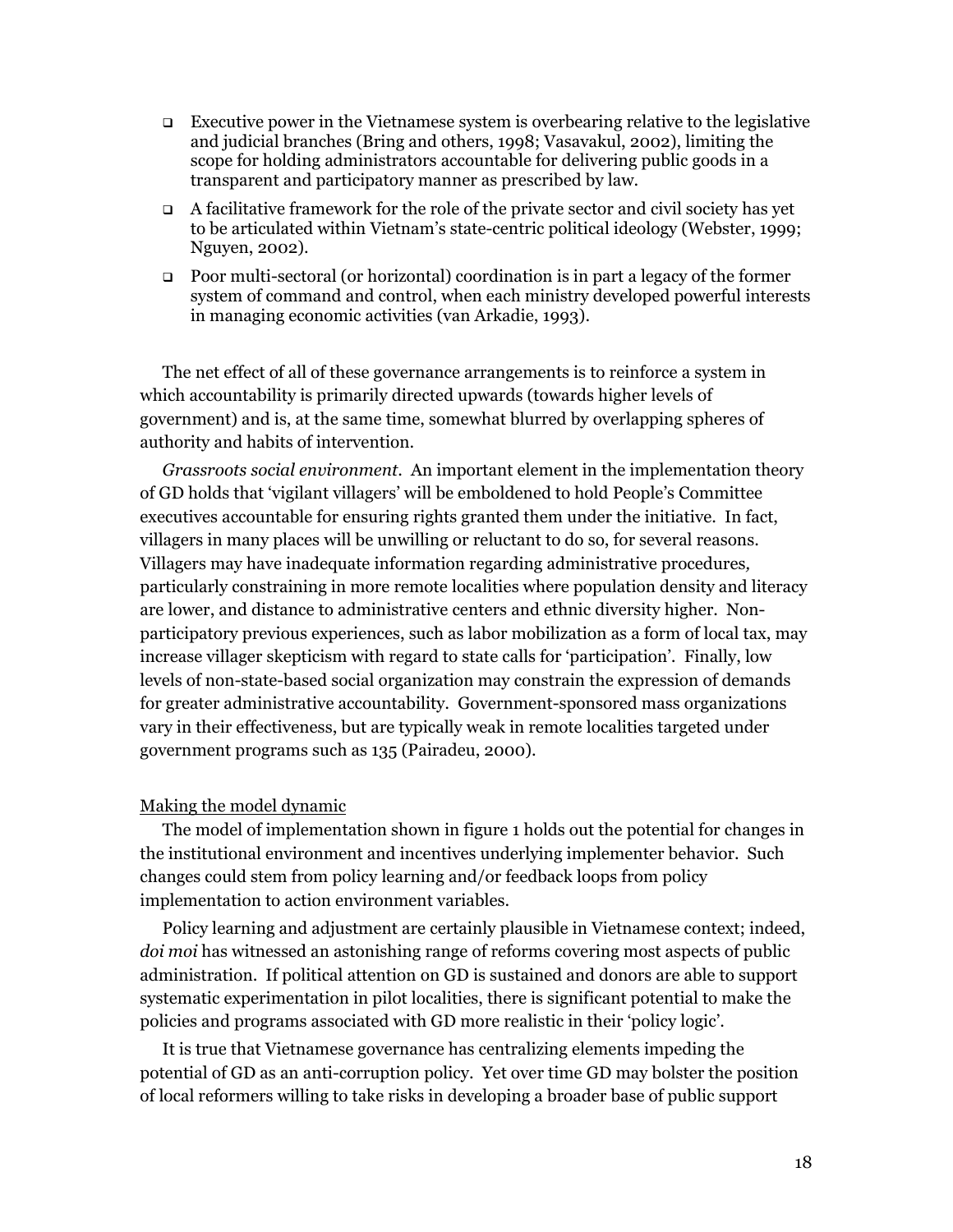beyond the networks of local elites. Some local governments eager to attract FDI already have strong incentives to improve governance quality (towards transparency, if not participation). And as Grindle and Thomas argue (1991:8), decision makers, even in resource-poor developing countries, enjoy significant "room for maneuver and influence" not reducible to the interests of organized groups or "the hold of history or culture on policy choices."

Grassroots democratization may most effectively serve as an ideal against which poorly performing localities could be held to some account. It has the potential of raising expectations of people in relation to local administration. For those local chapters of mass organizations that are active advocates for their members (in addition to fulfilling their second function of disseminating government policies), GD provides a *potential*  legal basis on which to insist on the greater responsiveness of local administrations. These potentially positive effects of GD, like most elements of Vietnam's socioeconomic reforms, will be realized unevenly throughout the country; but this very unevenness may facilitative comparison and nascent competitive pressures on the local government scene.

# **7. IMPLICATIONS FOR REFORMERS**

The experience of Vietnam's grassroots democratization policy carries broader implications relevant both for the study of implementation and for those interested in making anti-corruption programs and policies work more effectively. The above analysis above has been built on a framework incorporating elements of both 'top-down' and 'bottom-up' perspectives on implementation.

From a 'top-down' perspective, there are serious reasons to doubt whether GD will have an appreciable impact, despite its important position in the government's anticorruption strategy. Its 'policy logic' – the theory linking program outputs and root causes of the problem being addressed – is flawed, focusing attention on the commune level, when in fact corruption is undoubtedly endemic throughout the Vietnamese system. Its "implementation logic" – the assumptions it makes regarding the likely disposition of local implementers on whom the whole scheme rests – is also tenuous. District and provincial levels of government are often far removed psychologically as well as geographically from the village gates. Officials at these levels – not as a class known have favorable attitudes towards decentralized, participatory processes – are unlikely to enforce its provisions rigorously against errant officials at the grassroots (provided there is no local outcry), or to use GD as a major criteria for assessing local government performance.

Such conclusions are important for would-be reformers in both donor and government circles, for whom anti-corruption policies have a compelling normative content. Looking beyond the case of GD, more thorough use of standard tools of implementation analysis – such as backward mapping and scenario analysis (Weimer and Vining, 1999) – certainly need to be incorporated into the design of anti-corruption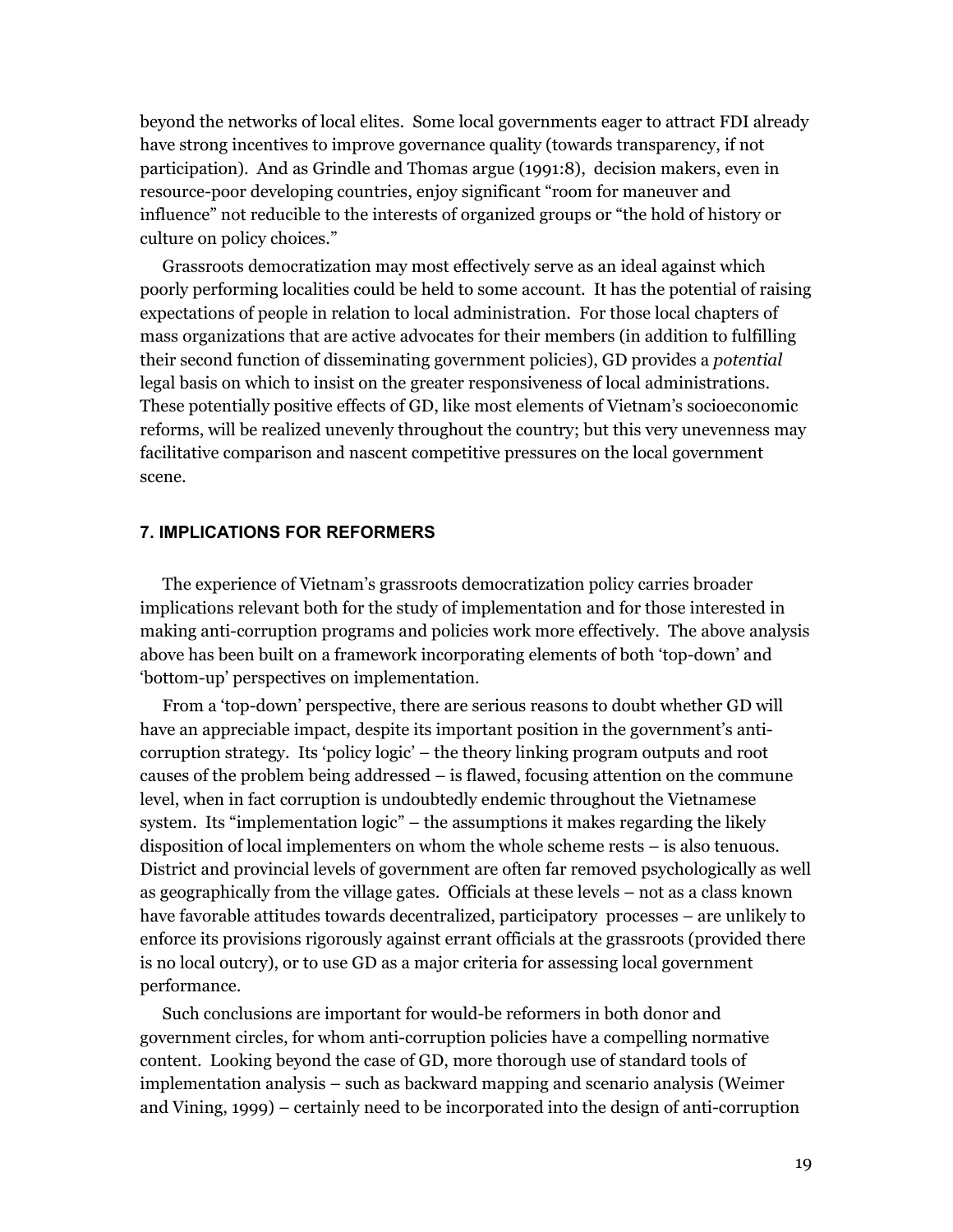efforts. At the simplest level, policymakers can review a 'checklist' of conditions for hypothetically successful implementation, including the types of questions shown in section three above. Local institutional environments also have a huge impact on implementer disposition, but as such variables are difficult to incorporate into 'checklists', they are often ignored. These points are all consistent with a 'top-down' emphasis on improving the design of policies and implementation processes.

Although GD is not likely to work 'as intended' from a 'top-down' perspective because of these flawed assumptions, it may make a meaningful contribution to anti-corruption efforts in time. It may bolster the position of would-be local reformers and encourage greater expectations on the part of the citizenry, in a feedback loop to the local political environment that could grow stronger. And policy learning – the ability to address some design flaws in the decree – is possible, particularly if donors become actively involved in helping the government pilot approaches to anti-corruption. This, more optimistic, reading of grassroots democratization raises two final implications.

First, 'implementation gaps' are conceptually a limited way of assessing implementation in developing countries. What Hill and Hupe (2002179) refer to as the "productive effects and necessity of conflict, negotiation and politics during implementation" should be incorporated into our assumptions about the likely implementation course of a highly ideological policy such as GD rather than dismissed as command-and-control deficiencies. Implementation analysts should ask 'what is happening and why' instead of mechanically assessing barriers to successful implementation from a central-level perspective. Such a view of implementation may be a particularly important corrective in Vietnam, where policymakers tend to blame governance and implementation deficiencies on front-line implementers.

Second, the importance of analyzing the 'requirements for successful implementation' should not blind us to the fact that conditions in developing countries almost never fulfill such checklist conditions. That is perhaps especially true for anti-corruption programs, suffering as they do from the 'orthodox paradox' noted earlier. When, and under what conditions, should reforms be promoted *despite* their incongruence with many powerful interests at central and local levels? Where should reformers begin in attempting to 'subvert' the multiple, interlocking props supporting corrupt behaviors in countries where corruption is systemic? Analysts must begin to look towards a broader framework for deciding what types of anti-corruption reforms may be meaningful in highly adverse environments. Such a framework has yet to be articulated, but would incorporate the potentially positive elements of conflicts over implementation, reflecting changing expectations and the creation or strengthening of nascent coalitions supporting change. For grassroots democratization and other anti-corruption efforts, the 'misery' of implementation would become a metaphor for the necessarily untidy process of using centrally initiated anti-corruption policies to contest governance practices in unanticipated ways.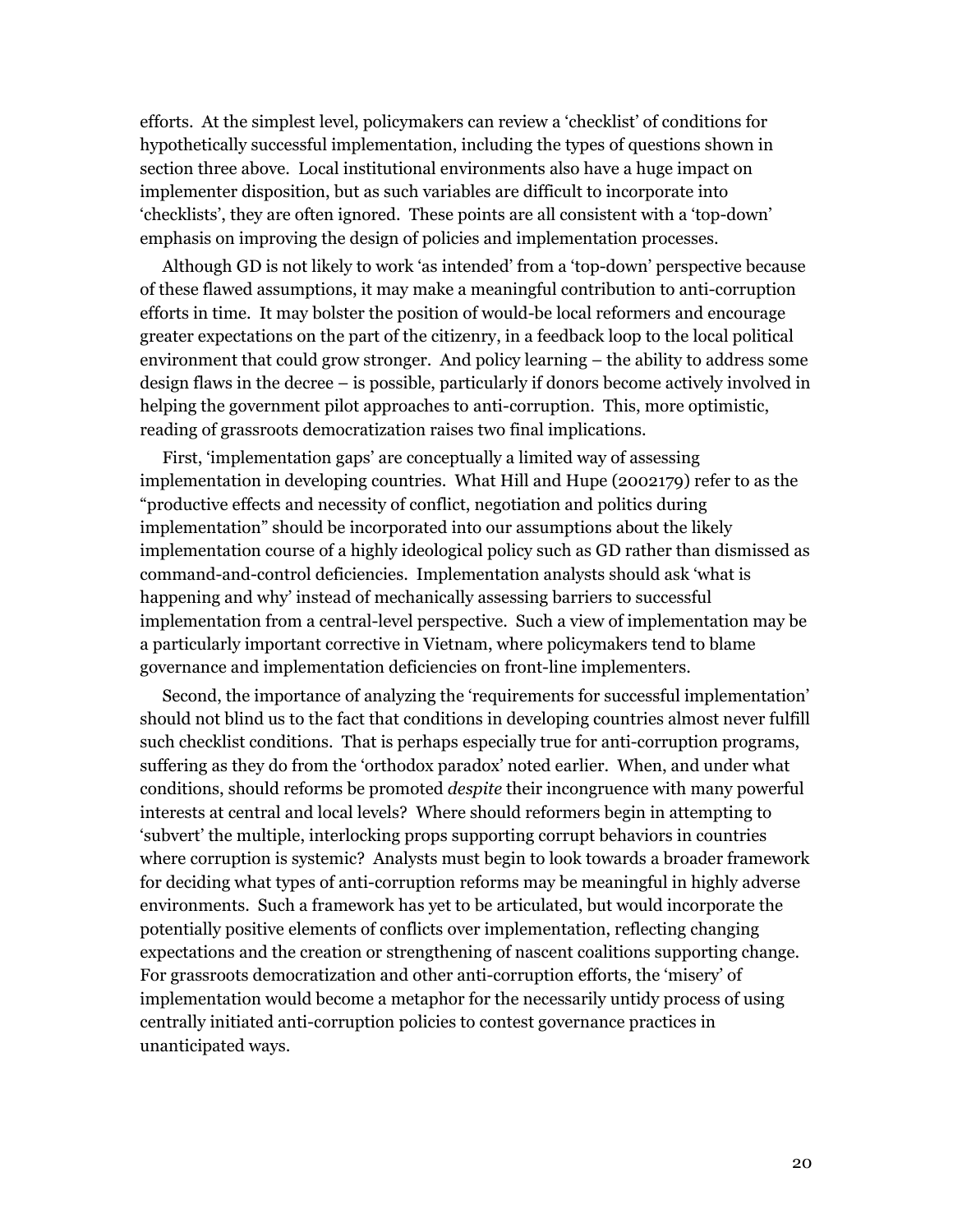#### **WORKS CITED**

Bolongaita, E. (2001) Anti-corruption programs: A review of contemporary political conditions in Southeast Asia. Public Policy Working Paper, National University of Singapore. At www.fas.nus.edu/ppp/wp accessed January 3, 2003.

Bring, O., C. Gunnarson and A. Mellbourn, 1998. Viet Nam: Democracy and Human Rights, Sida, Stockholm.

Chambers, R. 1984. *Rural Development: Putting the Last First.* Longman Scientific & Technical, New York.

EIU - Economist Intelligence Unit, 2000. Country Report: Vietnam. April. The EIU, London.

Fritzen, S., 2000. Decentralization and local government performance: A comparative framework with application to social policy reform in Vietnam. Ph.D. Dissertation. Princeton University, Princeton.

Fritzen, S., 2001a. Institutionalizing Participation: Lessons Learnt and Implications for Strengthening Viet Nam's National Programs. UNDP, Hanoi.

Fritzen, S., 2001b. Donors, local development groups and institutional reforms in Vietnam's development decade. Paper presented at the Vietnam Update 2001 Conference: "Governance in Vietnam: The role of organizations", 19-20 November, Institute for Southeast Asian Studies, Singapore.

Fritzen, S., 2002a. Growth, inequality and the future of poverty reduction in Vietnam. Asian Journal of Economics 13(2002) 635-657.

Fritzen, S., 2002b. The 'foundation of public administration'? Decentralization and its discontents in transitional Vietnam. Presented to *Asia Conference on Governance in Asia,* City University of Hong Kong, December 5-7, 2002.

Grindle M. and Thomas, J. 1991. Public choices and policy change: The political economy of reform in developing countries. Johns Hopkins University Press, Baltimore.

Hill, M. and Hupe P. 2002. *Implementing public policy.* Sage, London.

Holloway, R. 2002. Breaking through the barriers of systemic corruption. Partnership for Governance Reform in Indonesia, mimeo.

Jorgensen, B. and C. Bergstedt, 2001. An Uphill Voyage: The village development budget and decentralisation in Phu Tho Province, Northern Vietnam. Stockholm Environment Institute, Stockholm.

Kaufman, D., Kraay, A. and Zoido-Lobaton, P. 1999. Governance matters. World Bank Policy Research Paper 2196. The World Bank, Washington.

Kerkvliet B. 2001. An approach for analysing state-society relations in Vietnam. *SOJOURN* 16(2): 238-78.

Klitgaard, R. 1988. *Controlling corruption.* University of California Press, Berkeley CA.

Lipsky, M. 1980. *Street-level bureaucracy: Dilemmas of the individual in public services.*  Russell Sage Foundation, New York.

Nachuk, S., 2000. Competition, Service Delivery, and Poverty Alleviation in Vietnam: The Role of the Ministry of Education and the Vietnam Bank for Agriculture. Oxfam Great Britain and Novib, Hanoi.